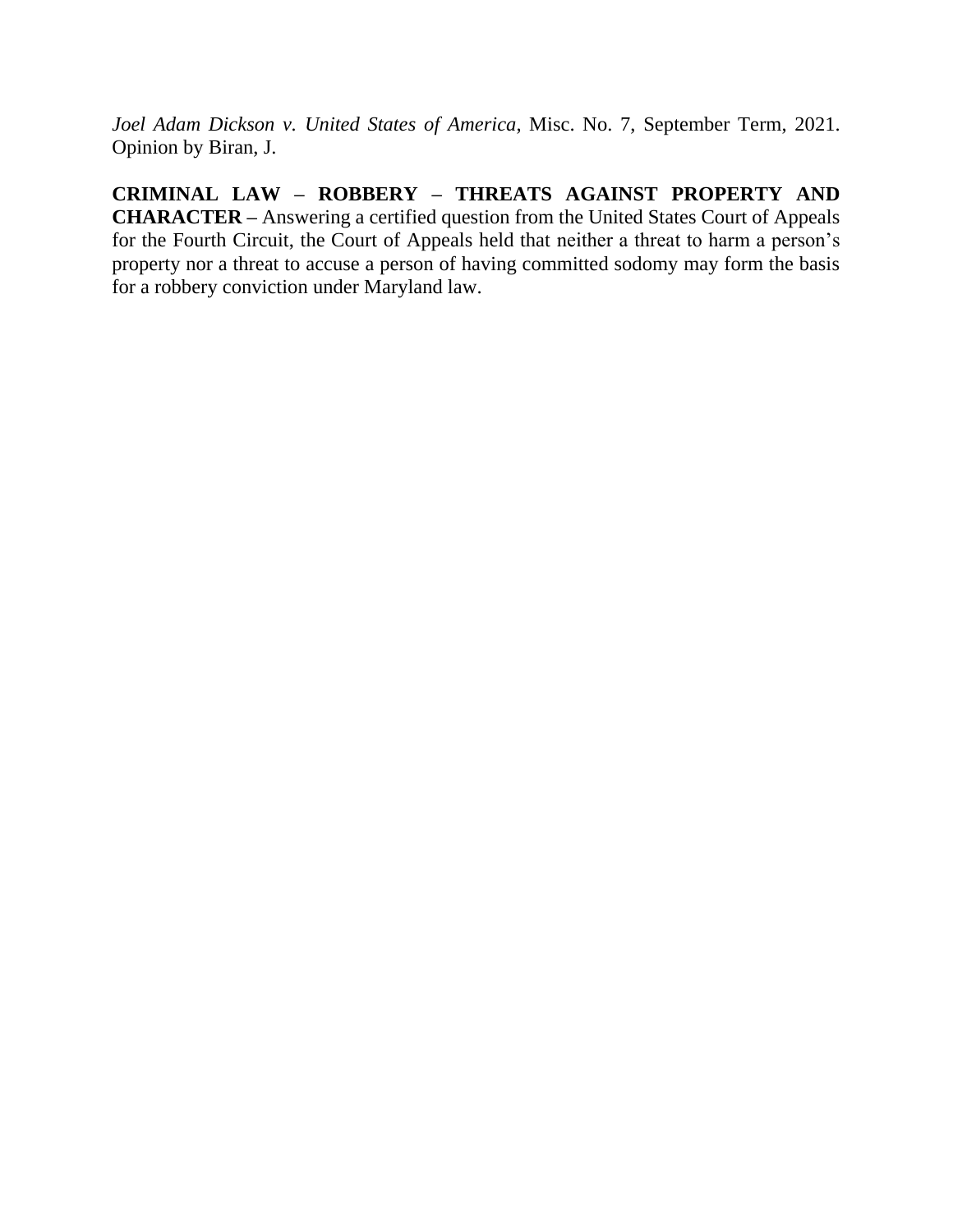U.S. Court of Appeals for the Fourth Circuit Appeal No. 19-4226 Argued: December 2, 2021

#### IN THE COURT OF APPEALS

## OF MARYLAND

Misc. No. 7

September Term, 2021

## JOEL ADAM DICKSON

v.

#### UNITED STATES OF AMERICA

\*Getty, C.J. **Watts Hotten** Booth Biran Gould Battaglia, Lynne A. (Senior Judge, Specially Assigned),

JJ.

Opinion by Biran, J.

Filed: April 25, 2022

\*Getty, C.J., now a Senior Judge, participated in the hearing and conference of this case while an active member of this Court. After being recalled pursuant to Md. Const., Art. IV, § 3A, he also participated in the decision and adoption of this opinion.

Pursuant to Maryland Uniform Electronic Legal Materials Act (§§ 10-1601 et seq. of the State Government Article) this document is authentic.



Suzanne C. Johnson, Clerk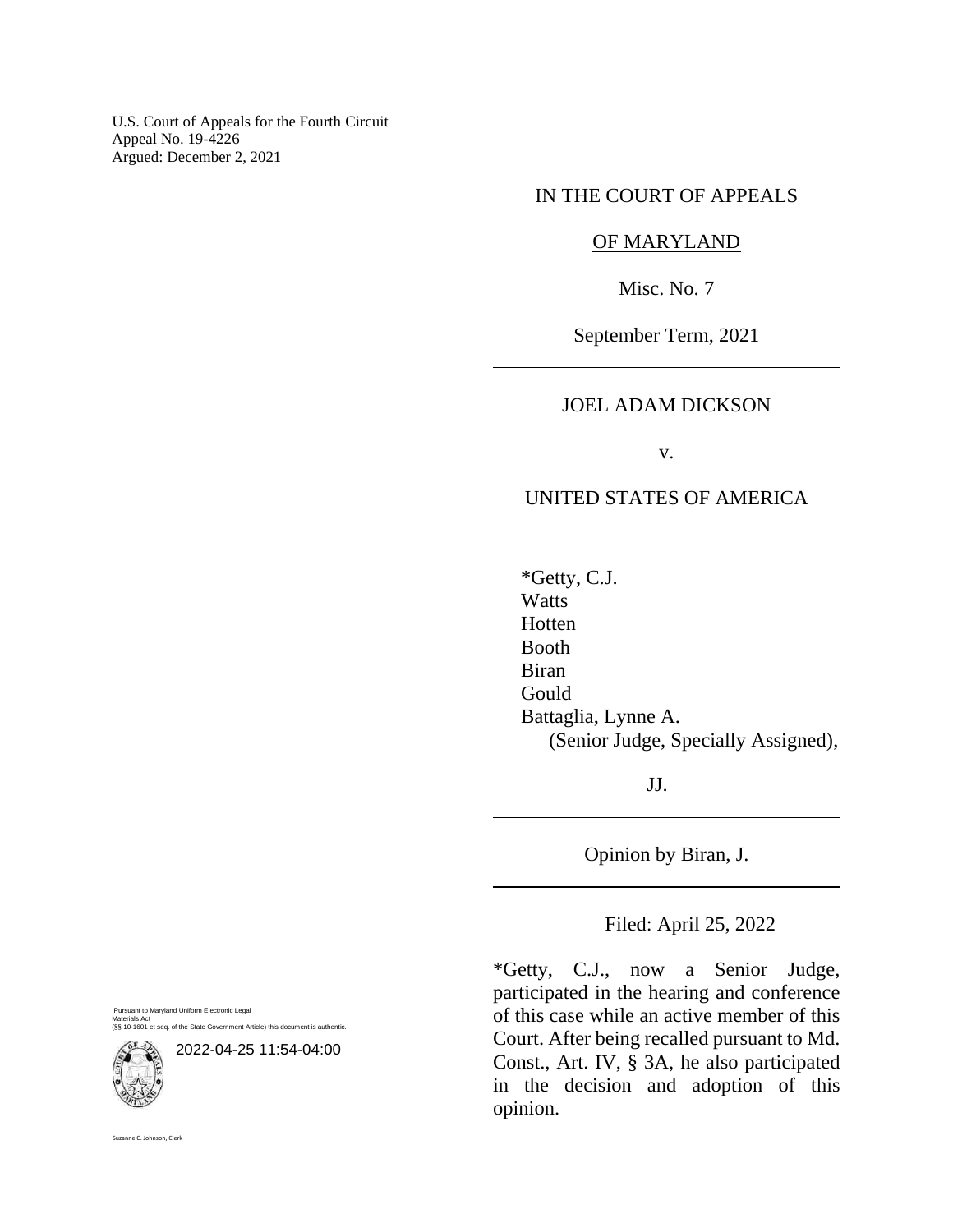By statute, this Court is authorized to "answer a question of law certified to it by a court of the United States or by an appellate court of another state or of a tribe, if the answer may be determinative of an issue in pending litigation in the certifying court and there is no controlling appellate decision, constitutional provision, or statute of this State." Md. Code Ann., Cts. & Jud. Proc. ("CJP") § 12-603 (2020 Repl. Vol.). The United States Court of Appeals for the Fourth Circuit has certified the following question to this Court:

Under Maryland law, can an individual be convicted of robbery by means of threatening force against property or threatening to accuse the victim of having committed sodomy?

As we explain below, the answer to that question is "No."

## **I**

#### **Background**

Under CJP § 12-605(a), "[t]he court certifying a question of law" to this Court "shall issue a certification order." The certification order must contain "[t]he facts relevant to the question, showing fully the nature of the controversy out of which the question arose[.]" *Id.* § 12-606(a)(2). This Court accepts the facts provided by the certifying court. *See, e.g.*, *Price v. Murdy*, 462 Md. 145, 147 (2018). Thus, we adopt the following facts set forth in the certification order of the Fourth Circuit:

Joel Adam Dickson pled guilty, without a plea agreement, to possession of a firearm and ammunition by a convicted felon, in violation of 18 U.S.C. § 922(g). In the presentence report ("PSR"), the probation officer assigned Dickson a base offense level of 20, pursuant to U.S. Sentencing Guidelines Manual  $\S 2K2.1(a)(4)(A)$  (2018), determining that Dickson possessed the firearm after sustaining a felony conviction for a crime of violence, namely his 2007 Maryland robbery conviction. The PSR applied a three-level reduction for acceptance of responsibility, USSG § 3E1.1, for a total offense level of 17. With a total offense level of 17 and placement in criminal history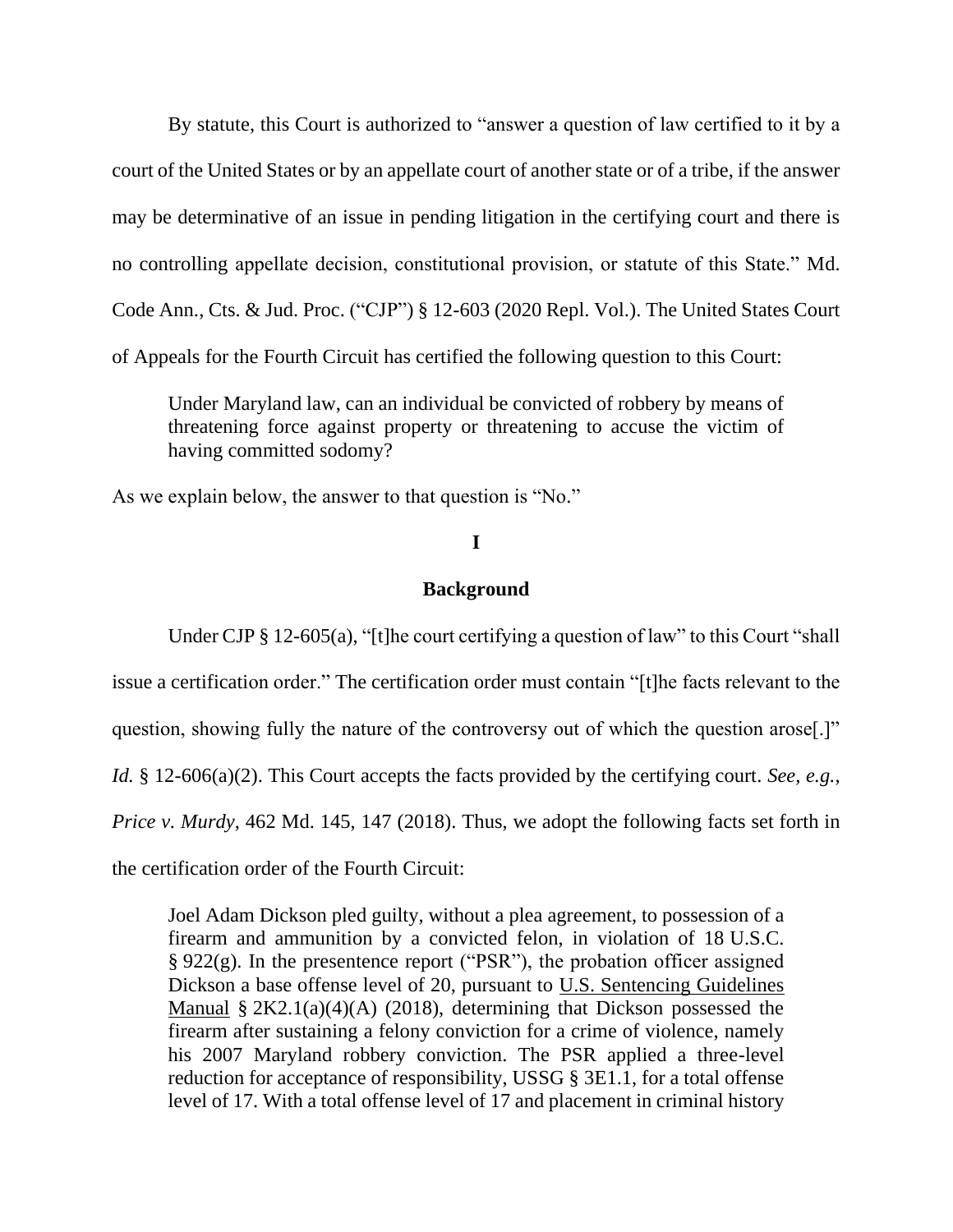category V, Dickson's advisory Sentencing Guidelines range was 46 to 57 months' imprisonment. *See* USSG ch. 5, pt. A (sentencing table). Dickson objected to the application of USSG  $\S 2K2.1(a)(4)(A)$ , disputing that his robbery conviction qualified as a crime of violence, and contending instead that his base offense level should be 14 pursuant to USSG  $\S 2K2.1(a)(6)$ .

The district court overruled Dickson's objection and held that Maryland robbery qualified as a crime of violence for purposes of USSG § 2K2.1. There were no other objections to the PSR, and the district court adopted the Guidelines calculations therein. The district court sentenced Dickson to 57 months' imprisonment, a term at the top of his Guidelines range. Dickson timely appealed.

The Fourth Circuit then explained why it was certifying its question concerning Maryland

robbery to this Court:

Section 2K2.1(a)(4)(A) establishes a base offense level of 20 for an offense involving unlawful possession of firearms or ammunition if the defendant committed the offense after sustaining a felony conviction for a "crime of violence." The Guidelines define a "crime of violence," in relevant part, as any crime punishable by more than a year in prison that:

- (1) has as an element the use, attempted use, or threatened use of physical force against the person of another ["the force clause"], or
- (2) is murder, voluntary manslaughter, kidnapping, aggravated assault, a forcible sex offense, robbery, arson, [or] extortion ["the enumerated offenses clause"].

USSG § 4B1.2(a); *see* USSG § 2K2.1 cmt. n.1 (referencing definition of "crime of violence" in USSG § 4B1.2).

Citing decades-old case law from the Court of Special Appeals of Maryland, Dickson argues on appeal that Maryland robbery does not qualify as a crime of violence for purposes of USSG  $\S 2K2.1(a)(4)(A)$  under either the force clause or the enumerated offenses clause. In *Giles v. State*, the Court of Special Appeals of Maryland stated in dicta that achieving a taking through instilling a fear of injury to property, such as "a threat to burn down a house," is sufficient to qualify the taking as robbery. 261 A.2d 806, 807-08 (Md. Ct. Spec. App. 1970). The Court of Special Appeals of Maryland further stated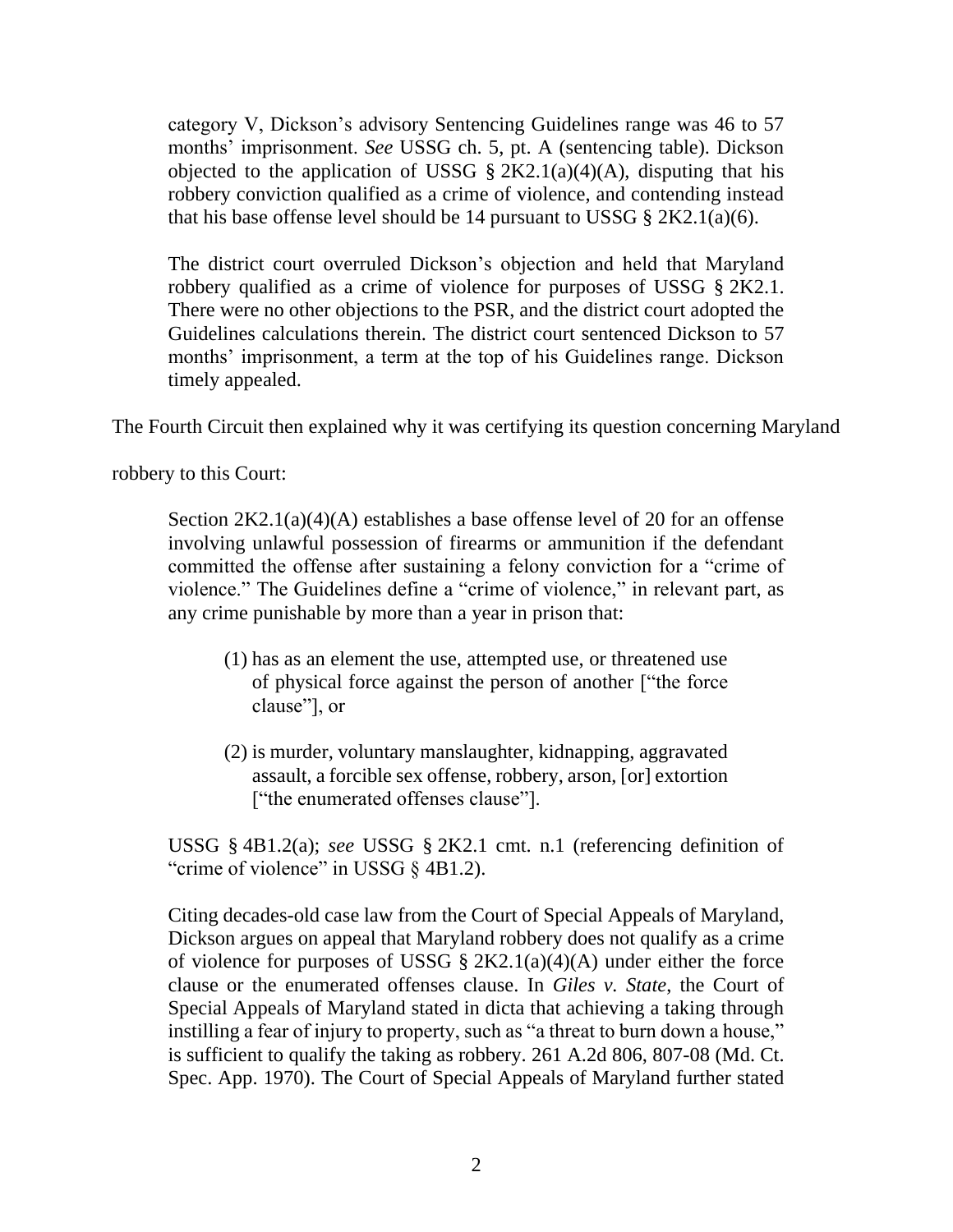that instilling a fear of injury to character or reputation generally is not sufficient to qualify a taking as robbery, but that:

If a man threatens to accuse another of an unnatural crime, sodomy, and thereby obtains property from him, the law regards it as robbery because this offense is so loathsome that the fear of loss of character from such a charge, however unfounded it may be, is sufficient to reasonably induce a man to give up his property.

*Id*. at 808 n.1 (internal quotation marks omitted). The Court of Special Appeals of Maryland has since twice cited *Giles* in dicta for the proposition that robbery includes a taking accomplished by means of instilling in the victim fear of injury to property. *See Douglas v. State*, 267 A.2d 291, 295 (Md. Ct. Spec. App. 1970); *Coles v. State*, 2002 WL 1579567, at \* 8 (Md. Ct. Spec. App. Apr. 19, 2002) (unpublished).

If taking by means of instilling fear through threatening force against property or threatening to accuse the victim of sodomy qualifies as Maryland robbery, then Dickson is correct that Maryland robbery does not qualify as a crime of violence under the force clause, because such an offense does not require "the use, attempted use, or threatened use of physical force against the *person* of another." USSG § 4B1.2(a)(1) (emphasis added). To decide whether Maryland robbery aligns with robbery under the enumerated offenses clause, we first consider the generic definition of robbery and then determine whether Maryland robbery is a categoric match to that offense. *United States v. Fluker*, 891 F.3d 541, 547 (4th Cir. 2018). We define generic robbery as "the misappropriation of property under circumstances involving immediate danger to the person." *United States v. Green*, 996 F.3d 176, 181 (4th Cir. 2021) (internal quotation marks omitted). If a taking by means of instilling fear by threatening force against property or threatening to accuse a victim of sodomy qualifies as Maryland robbery, then this state offense does not qualify as a crime of violence under USSG  $\S$  4B1.2(a)(2).

We have found no Court of Appeals of Maryland decisions addressing whether Maryland robbery may be accomplished through threatening force against property or by threatening to accuse the victim of having committed sodomy. We therefore respectfully request that the certified question be answered.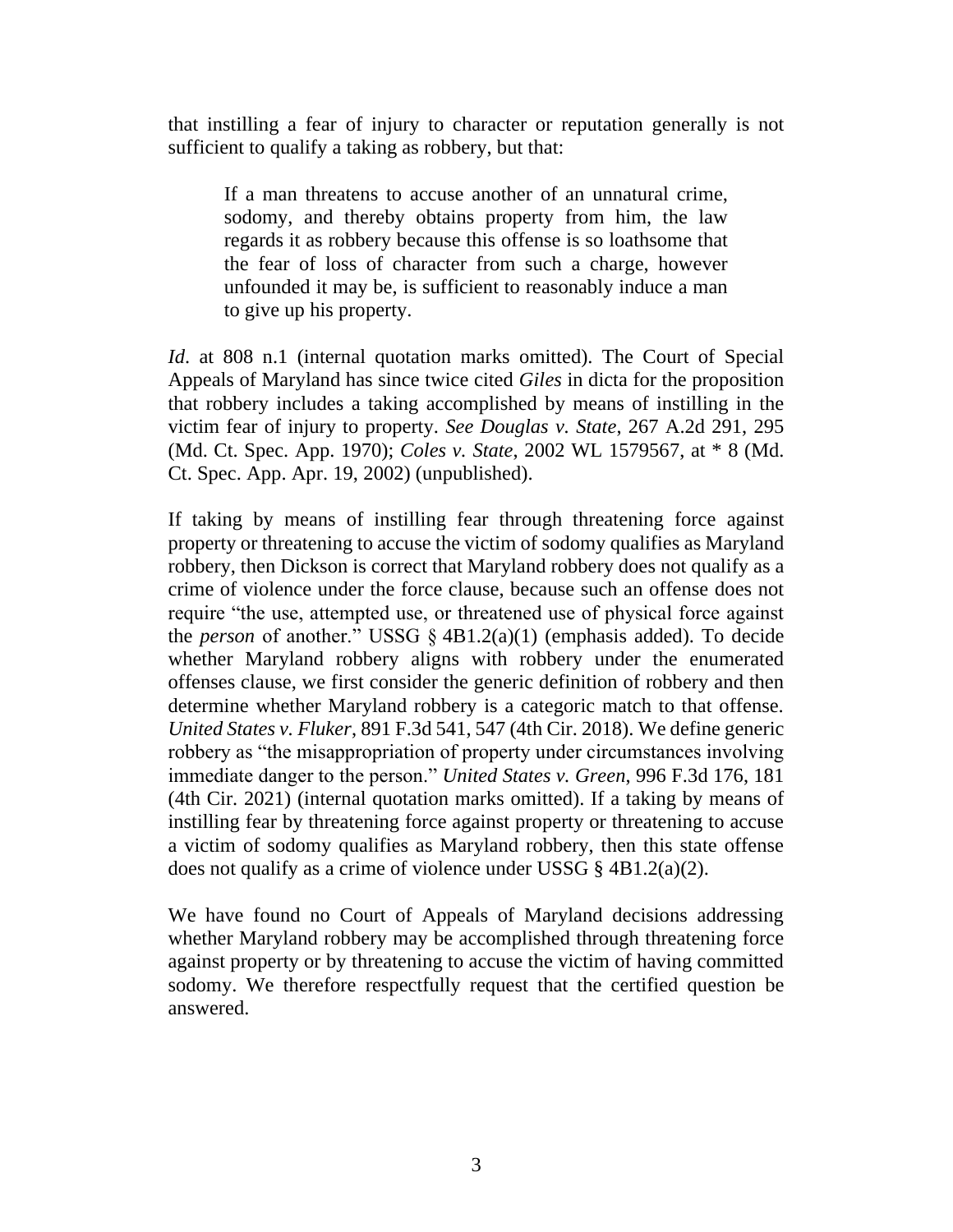#### **II**

#### **Standard of Review**

When answering a certified question of law, this Court determines only questions of Maryland law, not questions of fact, and we confine our legal analysis and final determinations of Maryland law to the questions certified. *United Bank v. Buckingham*, 472 Md. 407, 421 (2021); *Fangman v. Genuine Title, LLC*, 447 Md. 681, 690-91 (2016). Indeed, we "may go no further than the question certified." *Price*, 462 Md. at 147 (quoting *AGV Sports Grp., Inc. v. Protus IP Solutions, Inc.*, 417 Md. 386, 389 n.1 (2010)). As we are deciding a question of law, and are not reviewing the decision of a lower court, our analysis necessarily is *de novo*.

#### **III**

#### **Discussion**

Article 5 of Maryland's Declaration of Rights provides that "the Inhabitants of Maryland are entitled to the Common Law of England . . . as [it] existed on the Fourth day of July, seventeen hundred and seventy-six . . . subject, nevertheless, to the revision of, and amendment or repeal by, the Legislature of this State." Md. Const. Declaration of Rights Art. 5(a)(1); *see Gladden v. State*, 273 Md. 383, 389 (1974) ("In 1776 the framers of the Constitution of Maryland adopted the common law [of England] as part of the law of this State.").

Dickson argues that, as of July 4, 1776, it was accepted in English common law that a person could be guilty of robbery if he took a victim's property not just by using or threatening to use force against the person of the victim, but also by threatening force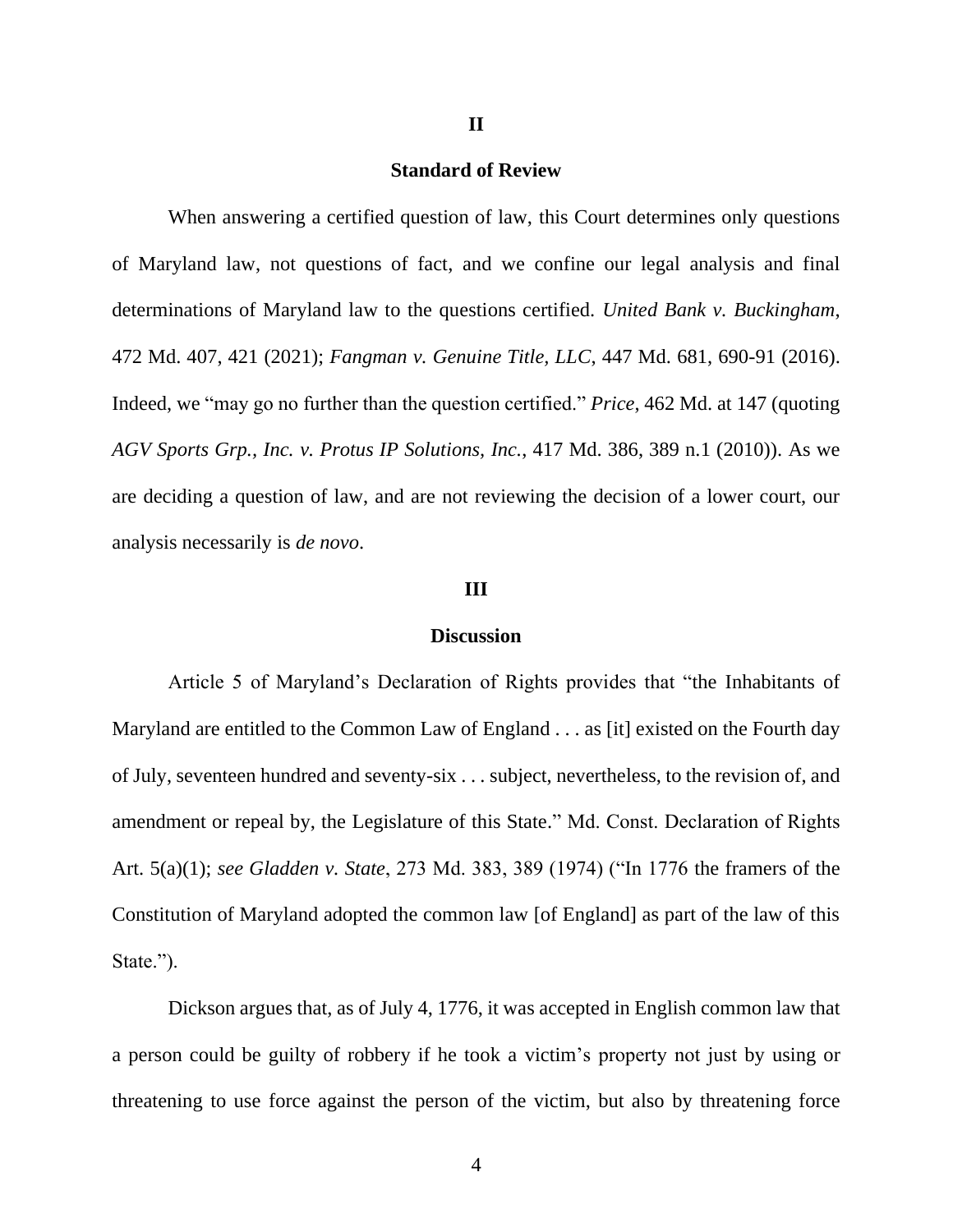against the victim's property or threatening to accuse the victim of sodomy. Thus, according to Dickson, these two alternative modalities of robbery became part of Maryland's common law through the incorporation of English common law as it existed on July 4, 1776. Dickson further contends that neither the General Assembly nor this Court has ever disclaimed these two modalities of robbery, and that they therefore remain part of Maryland law today.

The Government responds that there was no consensus in English common law as of July 4, 1776, that a robbery could be committed by threatening force against property or by threatening to accuse another of sodomy. But even if those modalities were part of English common law – and therefore became part of Maryland common law in 1776 – the Government argues that this Court in many opinions prior to 2000 defined robbery without mentioning force against property or accusations of sodomy, but rather only referencing the use or threatened use of force against the person. The Government observes that in 2000, the General Assembly for the first time codified a definition of robbery, providing that robbery would retain its "judicially determined meaning, except that a robbery conviction requires proof of intent to deprive another of property" and that robbery "includes obtaining the service of another by force or threat of force." *See* 2000 Md. Laws, Chap. 288. <sup>1</sup> Given this Court's pre-2000 definitions of Maryland robbery, the Government contends that the General Assembly's codification of the "judicially determined meaning"

<sup>1</sup> *See Borchardt v. State*, 367 Md. 91, 145-46 n.9 (2001) (describing the 2000 codification of the elements of Maryland robbery).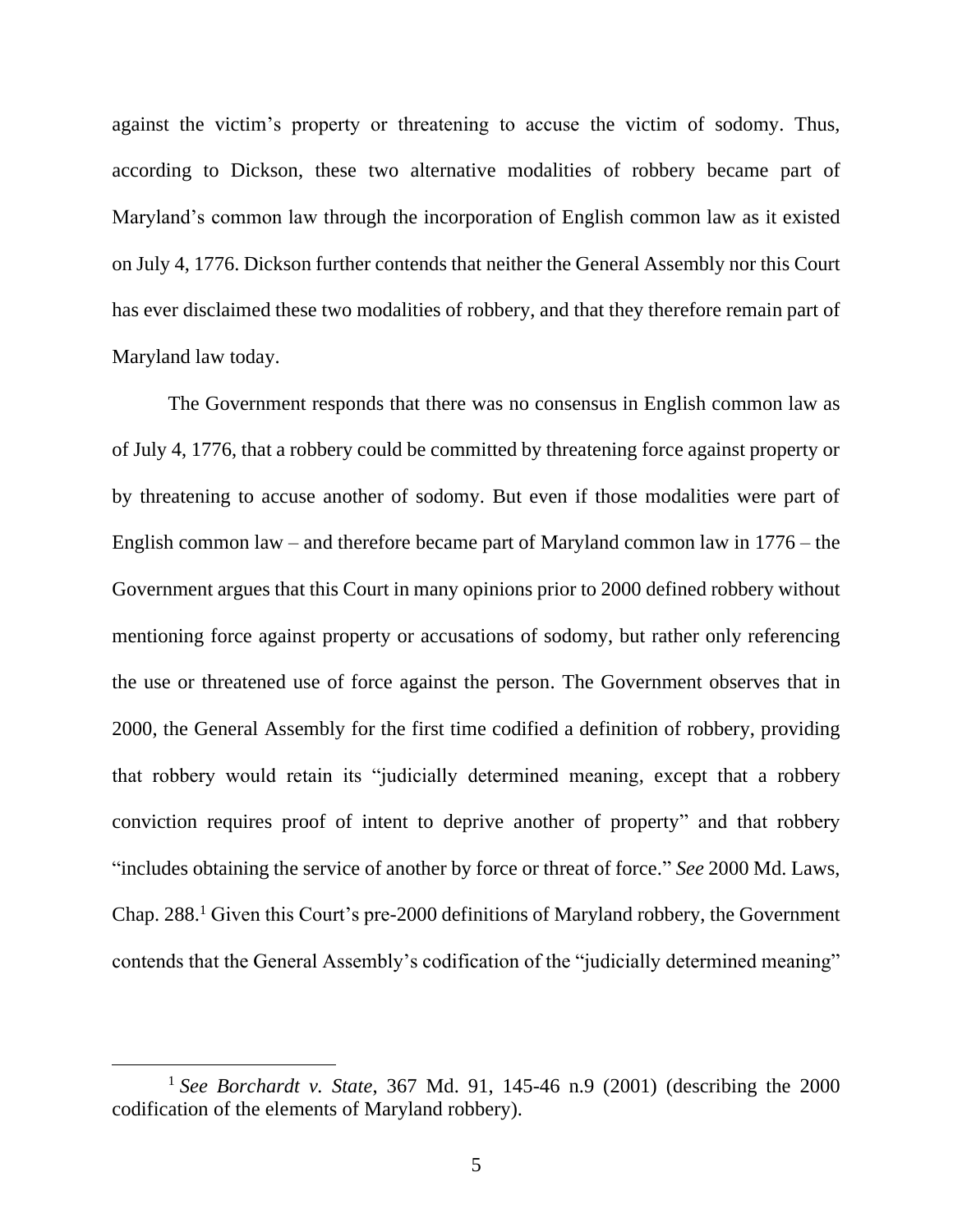of robbery means that the use or threatened use of force against the person is an essential element of every robbery under Maryland law.

We determine that Maryland robbery has never included alternative modalities based on threats to property or threats to accuse another of sodomy. But even if one or both of these modalities became part of Maryland common law in 1776, this Court subsequently defined the elements of robbery without referencing threats to property or threats to accuse another of sodomy. It was this judicially determined meaning of robbery – which only included the use or the threatened use of force against the person – that the General Assembly codified in 2000.

#### **A. Robbery Under English Common Law as of July 4, 1776**

This Court looks to English common law as it existed on July 4, 1776, when analyzing the elements of common law criminal offenses in Maryland. *See, e.g.*, *Gladden*, 273 Md. at 389. This Court has done so specifically in the context of common law robbery on multiple occasions. *See, e.g.*, *West v. State*, 312 Md. 197, 203-04 (1988); *Spencer v. State*, 422 Md. 422, 429 (2011). Thus, we begin our analysis in this case by examining whether robbery under English common law, as of July 4, 1776, could be committed by way of a threat against a victim's property or a threat to accuse the victim of having committed sodomy.

Under English common law, robbery was defined as a "felonious taking of money or goods of any value from the person of another, or in his presence, against his will, by violence, *or putting him in fear*." 2 WILLIAM OLDNALL RUSSELL, A TREATISE ON CRIMES AND INDICTABLE MISDEMEANORS 61 (2d ed. 1828) (emphasis added). We are concerned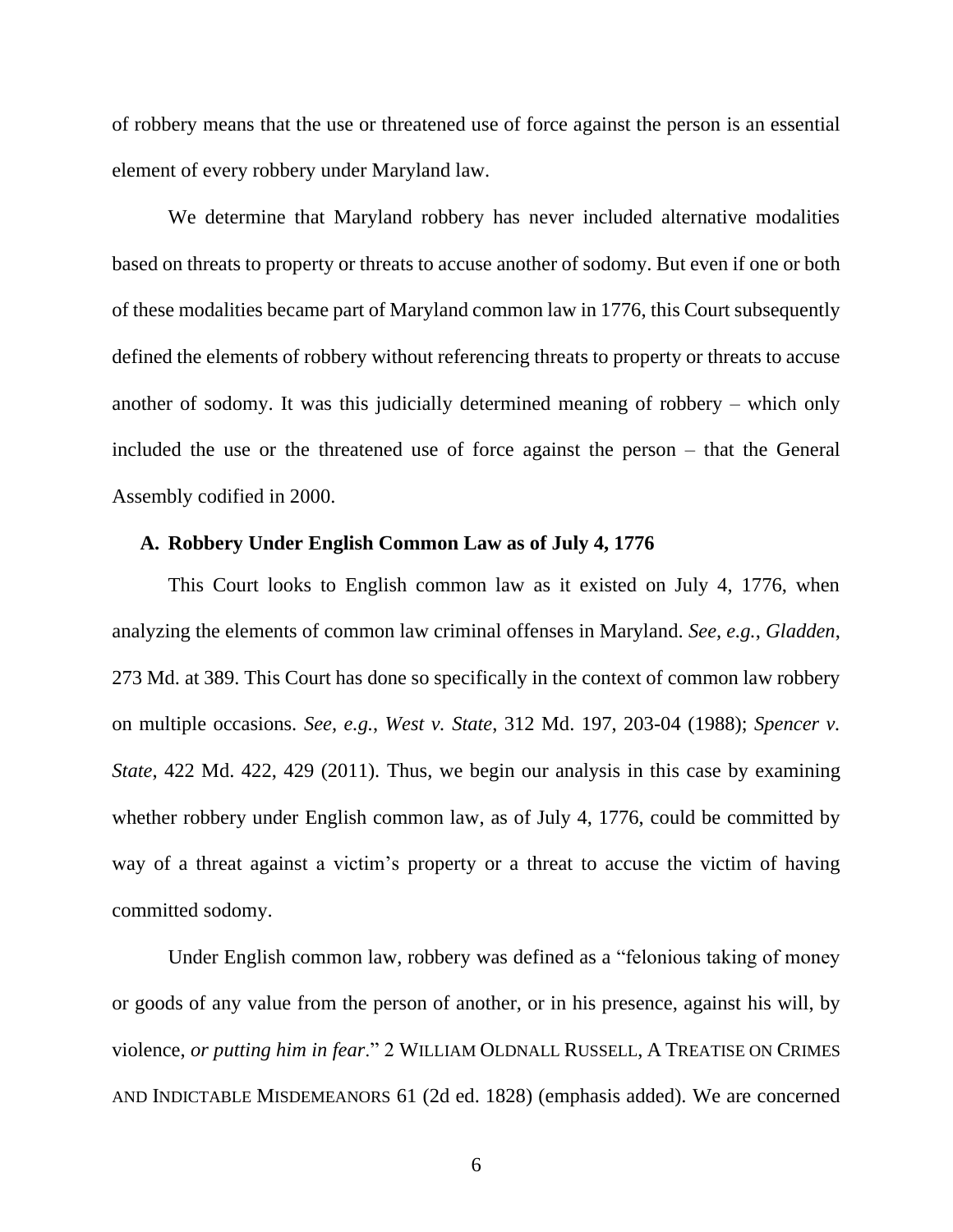here with the meaning of "putting [the victim] in fear" as that phrase was used in describing robbery under English common law prior to July 4, 1776. It is undisputed that putting someone in fear of physical harm could form the basis for a robbery conviction under English common law. What is disputed by the parties is whether, under English common law as it existed on July 4, 1776, a person could commit robbery by putting the victim in fear of something other than physical harm – specifically, fear that their property would be harmed or fear that they would be accused of sodomy. As will be seen, it was not settled under English common law on July 4, 1776, that a person could commit robbery by threatening the victim's property or by threatening to accuse the victim of sodomy.

#### 1. Threats Against Property

Dickson cites one pre-July 4, 1776<sup>2</sup> case, *Rex v. Simons*, in which, he claims, the twelve common law judges of England, known as the "Twelve Judges,"<sup>3</sup> held that robbery

<sup>&</sup>lt;sup>2</sup> The post-July 4, 1776 English robbery cases that Dickson cites provide little, if any, insight concerning the elements of Maryland robbery, as Article 5 of the Declaration of Rights incorporates the "Common Law of England . . . as [it] existed on the Fourth day of July, seventeen hundred and seventy-six." Md. Const. Declaration of Rights Art. 5(a)(1). Any changes to English common law that occurred after July 4, 1776 were not automatically incorporated into Maryland law and thus have no bearing on our analysis in and of themselves. We only consider the post-July 4, 1776 cases to the extent they illuminate the status of English common law robbery as it existed on July 4, 1776.

<sup>&</sup>lt;sup>3</sup> Prior to the mid-nineteenth century, when a question of law or procedure arose in the course of a criminal jury trial in England, the question could be reserved for consideration by the Twelve Judges. *See* James Oldham, Informal Lawmaking in England by the Twelve Judges in the Late Eighteenth and Early Nineteenth Centuries, 27 Law & Hist. Rev. 181 (2011). If the Twelve Judges thought a defendant's conviction was improper, they would recommend to the Crown that the prisoner be pardoned. *Id.* at 182- 83. In 1848, Parliament created the Court for Crown Cases Reserved, which formalized the Twelve Judges' "off-the-record procedure that had been followed for centuries." *Id.* at 181.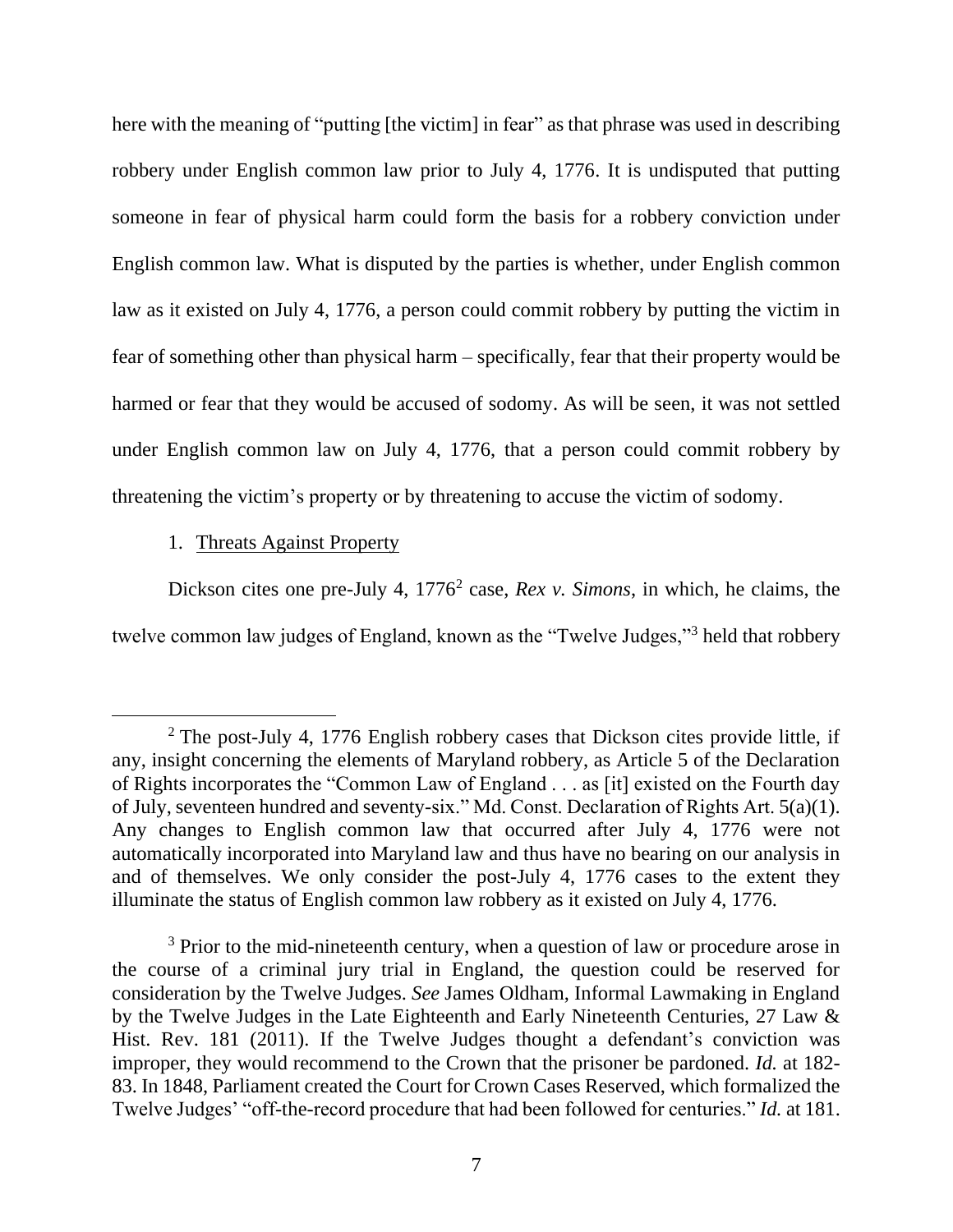could be committed through a threat against the victim's property. Dickson has not directed us to a published opinion in *Simons*, which apparently was tried in 1773; rather, he cites the discussion of *Simons* in a treatise published more than 30 years later, 2 EDWARD HYDE EAST, A TREATISE OF THE PLEAS OF THE CROWN (1806) ("East"). East describes *Simons*  as follows:

One Simons … came with above seventy of his companions to the house of one Thomas Rowe, and said, they would have from him the same as they had had from his neighbours, which was one guinea, else they would tear down his mow of corn and level his house. He gave them a crown to appease them; [Simons] swore he would have 5*s.* more, which Rowe, being terrified, gave him. They then opened a cask of cider by force, and drank part of it, and eat his bread and cheese, and [Simons] carried away a piece of meat. He was indicted for robbing Rowe of 10*s*. in his dwelling-house by assault, and putting him in fear. But there was also another count, for putting [Rowe] in fear, and taking from him in his dwelling-house a quantity of cider, pork, and bread: and it was holden robbery in the dwelling-house.

East at 731.

To begin, we observe that East's discussion of *Simons*, unlike East's account of other cases in his treatise, does not provide any details concerning the reasoning of the Twelve Judges. The account of one trial, bereft of legal analysis, 33 years after the fact, is a thin reed upon which to claim that it was a settled tenet of English common law by July 4, 1776, that robbery could be committed by threatening a person's property.

Moreover, it is not clear that *Simons* involved a threat to property without a concomitant threat to Rowe's person. East's account explains that a mob of more than 70 people appeared at Rowe's house. *Id.* Simons demanded money from Rowe or else the mob would tear down his mow of corn and "level his house." *Id.* Rowe then gave Simons money because he "was terrified." *Id.* After they had the money, Simons and others opened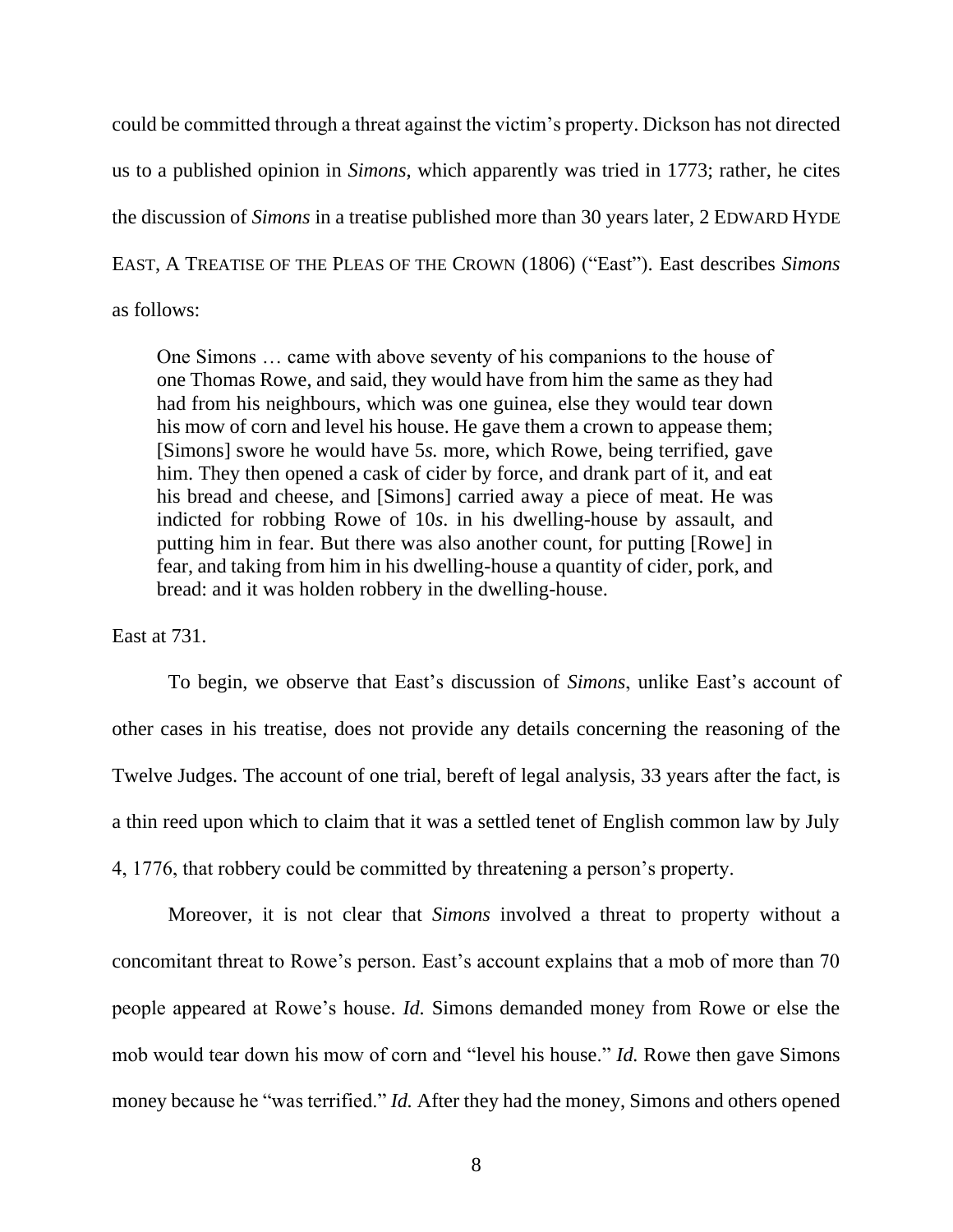the cask of cider by force and drank part of it, ate some bread and cheese, and then left with some meat. *Id.*

Simons's indictment contained two counts. The first count was for robbing Rowe of money "by assault, and putting [Rowe] in fear." *Id.* The second count was "for putting [Rowe] in fear" and taking the cider, pork, and bread. Because Rowe handed over the money after Simons's threatening statements but before Simons and his cohorts took the victuals, the threat to tear down the corn and level Rowe's house if Rowe did not hand over money necessarily was the basis for the charge of robbery "*by assault*, and putting [Rowe] in fear." (Emphasis added.) Thus, it would appear that a guilty verdict on the first count associated with those threats was based, at least in part, on an underlying assault, i.e., putting Rowe in fear of bodily harm.<sup>4</sup>

In any event, in discussing a case from 1792, *Rex v. Astley*, East makes clear that there was not a consensus in English common law prior to 1792 that robbery could be committed by threatening the victim's property. In *Astley*, the defendants, accompanied by another man who claimed to be the "head of the mob … 2,000 strong," accosted the victim, Grundy, outside Grundy's house near Birmingham. East at 729-30. The head of the mob told Grundy that he needed money to provide something for the mob to drink. If Grundy did not provide "something handsome for his men to drink," Grundy's "house should come

<sup>&</sup>lt;sup>4</sup> The second count of conviction was based on the taking of the food and drink, after Rowe had complied with Simons's demand for money, and following the forcible opening of the cask of cider. A reasonable interpretation of East's account is that the jury found that the second taking was based on Simons having put Rowe in fear by forcibly opening the cask of cider.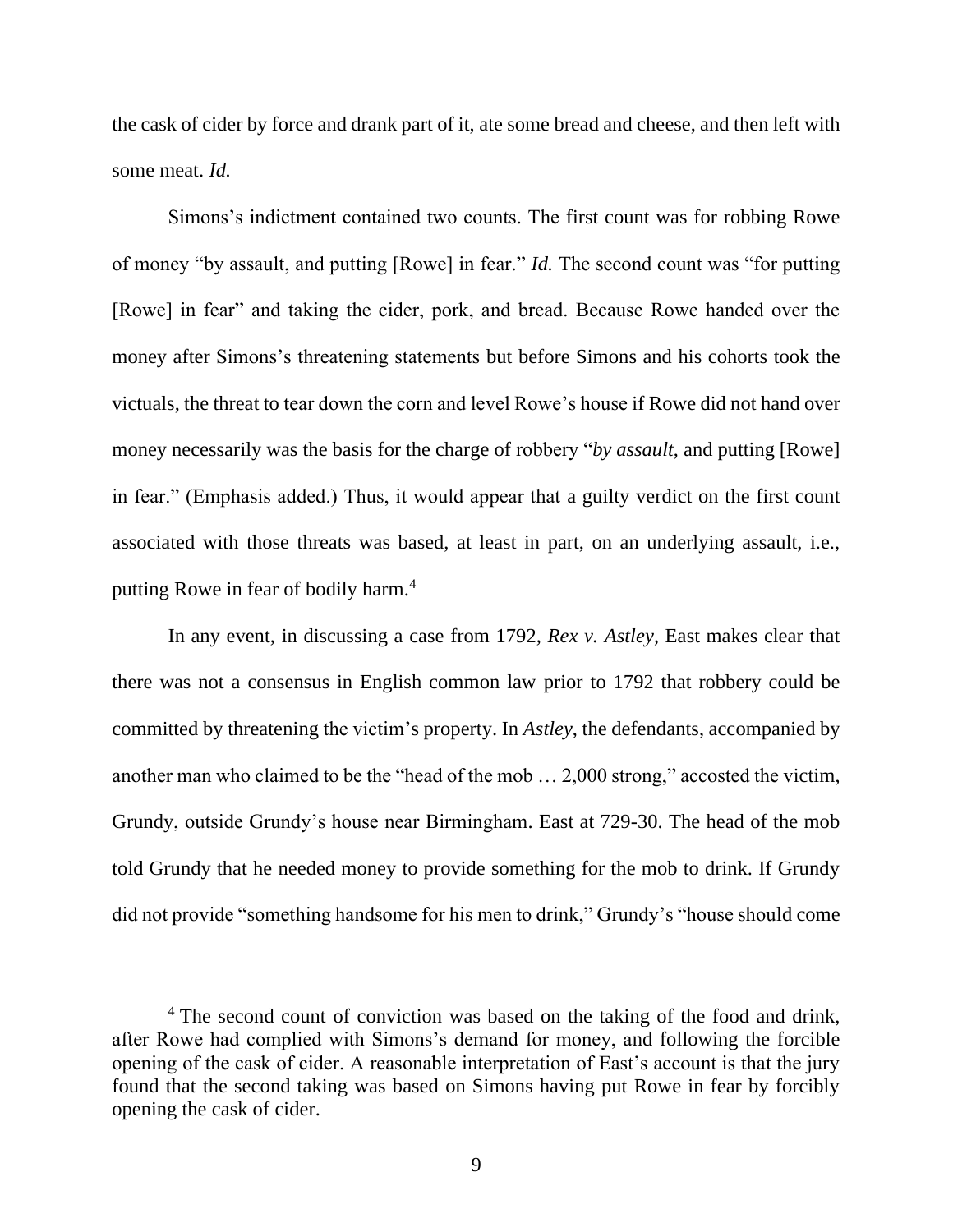down." Grundy said that he might have "9 or 10 guineas," which the head of the mob asked to see. As Grundy was "taking his purse out of his pocket, James Astley told [Grundy] that he might depend upon it that the other man was the head of the mob" and that the other man "was the first man who had entered every house that had been destroyed" during recent riots in Birmingham. *Id.* at 730. East recounted that "Mr. Grundy was so struck with that expression that he immediately took the money out of his purse (9 guineas and a half,) which he gave to the [head of the mob]..." *Id.* Grundy claimed later that he "was greatly alarmed, but not for his person: that when he delivered his money his apprehension was, that if he had refused to do so, the [defendants] would have gone to Birmingham, and have returned with other persons, and pulled down his house and plundered it before he could remove his wife, who was in the house in great agitation." *Id.* 

East continued:

It was objected on [the defendants' behalf], that there was no evidence of robbery, inasmuch as [Grundy] did not deliver his money from any immediate fear of danger to himself or his property, but from an apprehension of future injury to his house by pulling it down. *And the counsel for the Crown admitting it to be a new case*, Grose J. proposed to have a special verdict found; but on account of the [defendants'] situation, it was agreed that the truth of the evidence should be left to the jury, and if they should find the [defendants] guilty, the judgment should be respited, and the facts submitted to the [Twelve] Judges for their opinion, whether the evidence amounted to robbery.

## *Id.* (Emphasis added.)

If the prosecution's theory of robbery based on a threat to pull a victim's house down at a later time was considered a "new case" in 1792, then it necessarily follows that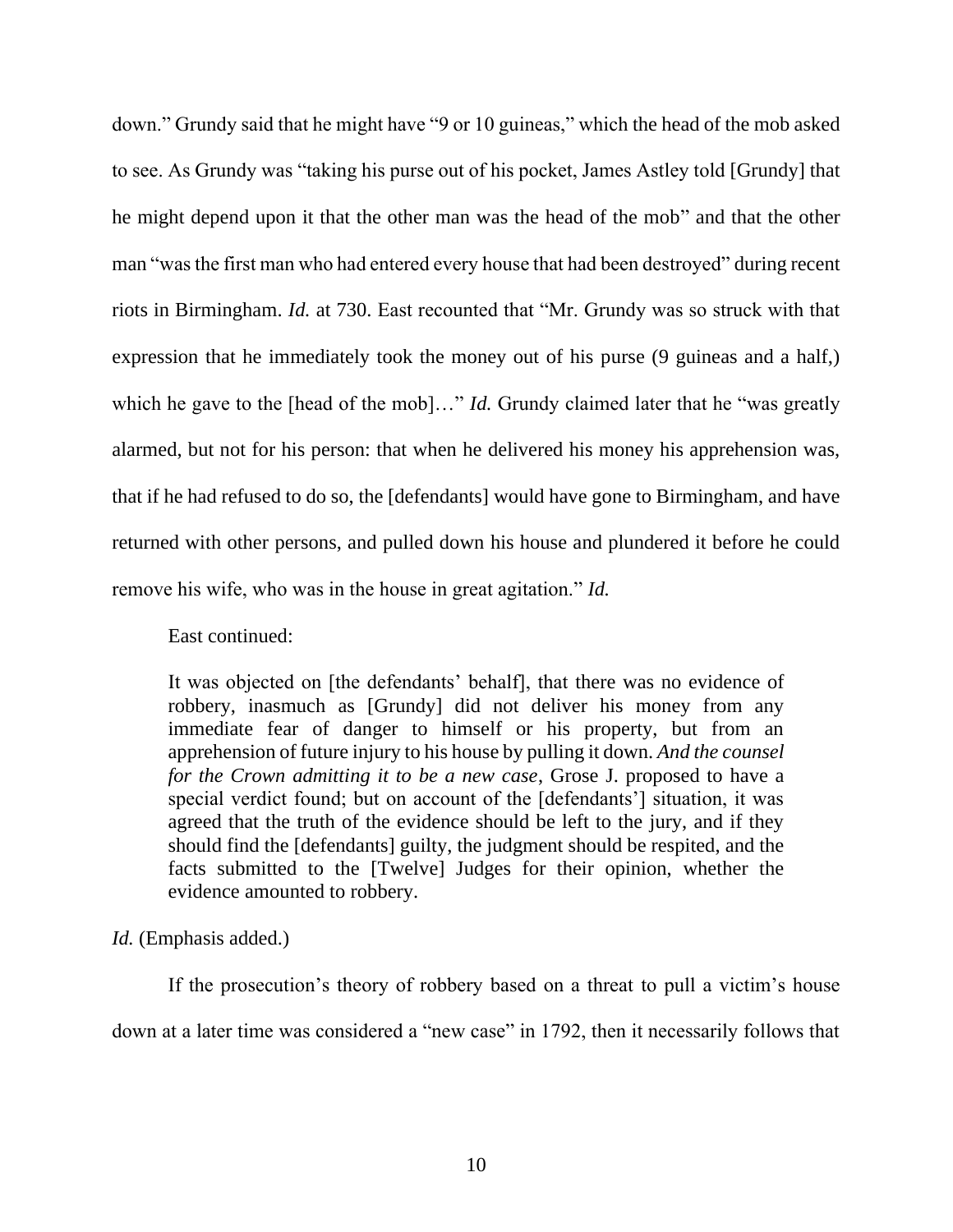it was not a settled point of English common law on July 4, 1776, that a threat to property could form the basis for a robbery conviction.

# 2. Threats to Accuse the Victim of Sodomy

Dickson fares no better in arguing that, as of July 4, 1776, it was settled that robbery could be committed in England by threatening to accuse another of sodomy. As East noted in his 1806 treatise, English common law as of the time of East's writing was still developing with respect to the "nature" of the "fear" that could form the basis for a robbery conviction:

It remains further to be considered what nature this fear may be. This is an inquiry the more difficult, because it is no where defined in any of the acknowledged treatises upon this subject. Lord Hale proposes to consider what shall be said a putting in fear, but he leaves this part of the question untouched. Lord Coke and Hawkins do the same. Mr. Justice Foster seems to lay the greatest stress upon the necessity of the property's being taken *against the will of the party*, and he lays the circumstance of fear out of the question; or that at any rate when the fact is attended with circumstances of violence or terror, the law *in odium spoliatoris* will presume fear if it be necessary, where there appears to be so just a ground for it. Mr. Justice Blackstone leans to the same opinion. But neither of them afford any precise idea of the nature of the fear or apprehension supposed to exist.

East at 713 (emphasis in original). East found it prudent not to attempt "to draw [an] exact

line" on this point, but added,

thus much I may venture to state, that on the one hand the fear is not confined to an apprehension of bodily injury; and on the other hand it must be of such a nature as in reason and common experience is likely to induce a person to part with his property against his will, and to put him as it were under a temporary suspension of the power of exercising it through the influence of the terror impressed; in which case fear supplies, as well in sound reason as in legal construction, the place of force, or an actual taking by violence, or assault upon the person.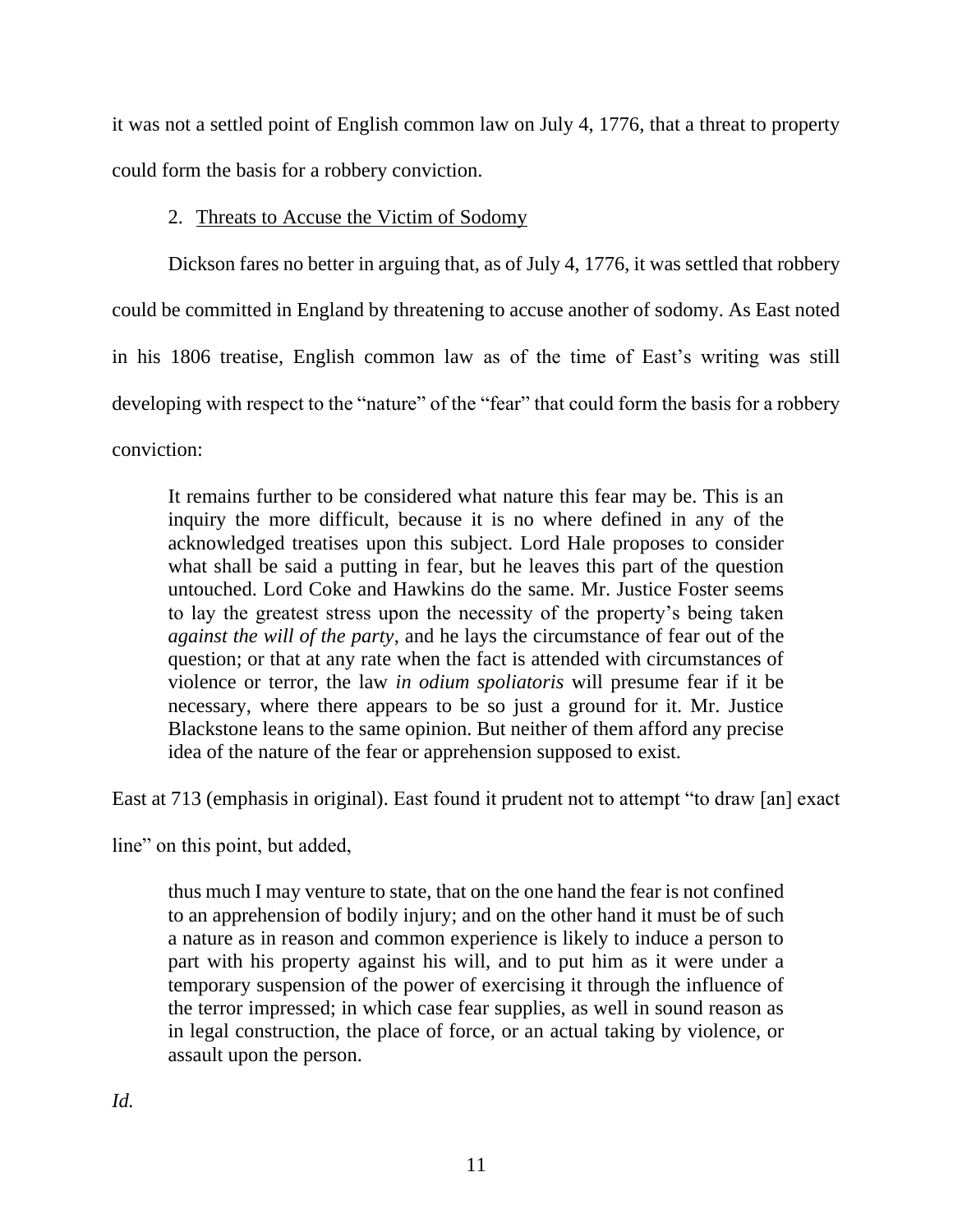East then went on to recount the February 1776 case of *Rex v. Jones*. *See id.* at 714-15; *see also* Proceedings of the Old Bailey, Feb. 21, 1776, available at <https://perma.cc/CKU2-KGZS> ("*Jones* Old Bailey Report"); 1 Leach 139, 168 Eng. Rep. 171. In *Jones*, the victim (Newman) testified as follows. He came into contact with Jones because the two men were sitting near each other at a playhouse. After the show ended, Jones followed Newman out of the playhouse and into a nearby pub. After drinking beer together, Jones asked Newman what Newman "meant by the liberties he had taken with [Jones's] person at the play-house." East at 714. Newman replied that he knew of none. Jones responded, " $D - n$  you, Sir, but you did," and claimed that others who had been present would "take their oath of it." *Jones* Old Bailey Report. Alarmed by Jones's words, Newman replied that he did not understand what Jones meant, and left the pub soon afterwards. Jones followed Newman out of the pub, told him to "stop," and threatened to "raise a mob about" Newman if Newman "offer[ed] to run." *Id.* Jones then immediately came up to Newman, "seized [Newman's] arm," and said that "this affront is not to be put up with, such an insult is not to be borne, you have offered me an indignity, and nothing can make me satisfaction." *Id.* In "fright," Newman asked Jones what he wanted. Jones replied that Newman "must make [him] a present" of money. With Jones continuously holding Newman by the arm, Newman took "three guineas and some silver" out of his pocket and gave it to Jones. *Id.*

After Jones demanded more money, Newman attempted to leave, but Jones "kept hold of [Newman's] arm and made [him] stand still, which put [Newman] in much fear."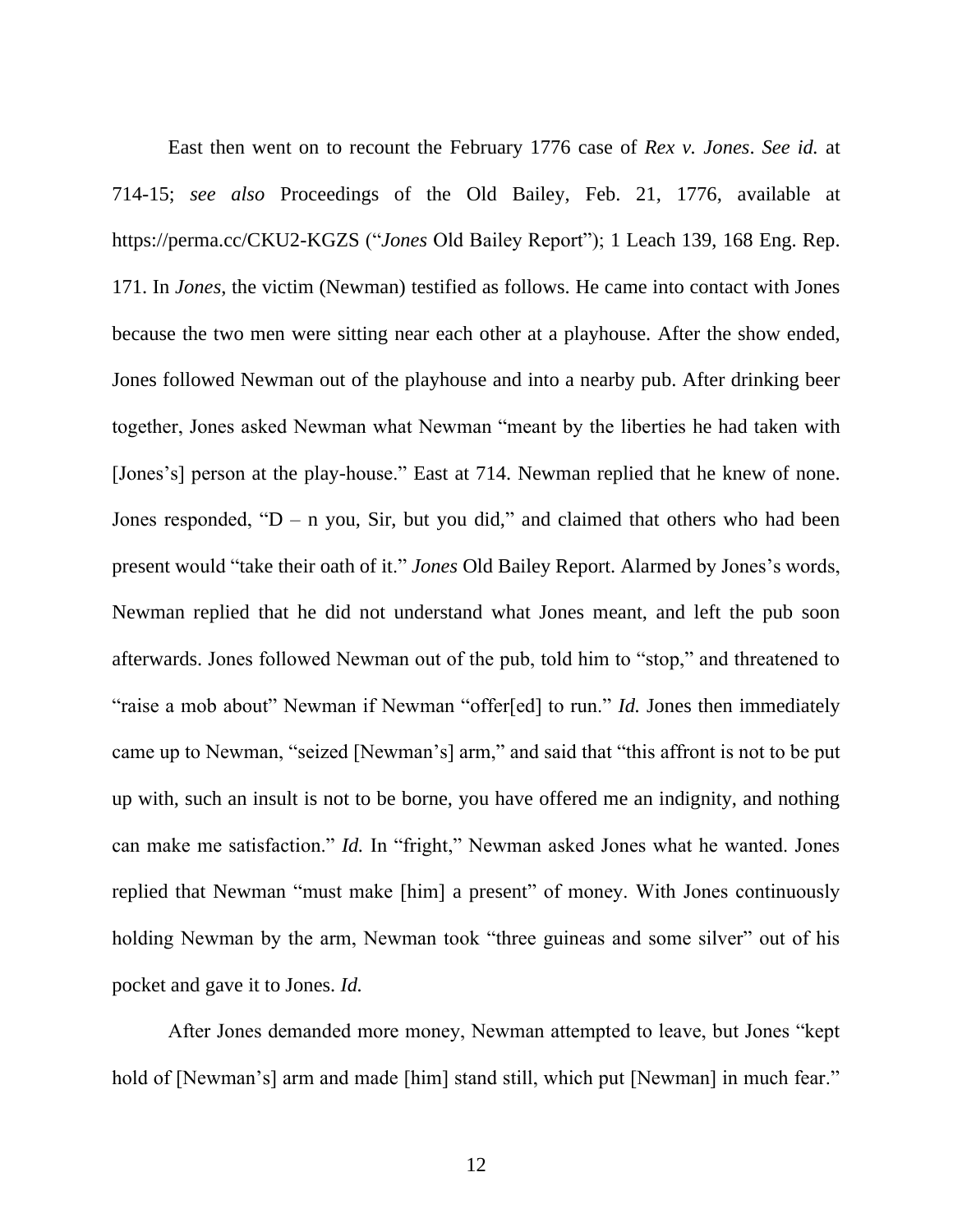*Id.* Newman testified at Jones's trial that he "was fearful [that Jones] had a design of mischief upon [Newman's] person." *Id.* Counsel for the Crown asked Newman: "The threat, as I understand, was that he would raise a mob on account of indecencies?" Newman answered, "Yes," and also answered affirmatively to the question, "Your terror was for fear of being charged with an unnatural crime?" *Id.* There is no indication that Newman testified to having given Jones any more money the next day.

Jones testified in his own defense. Jones claimed that he did not obtain any money from Newman on the night they first met. Rather, Jones testified, Newman tried to "force his hands into [Jones's] breeches" on that night, after which Jones "called out watch several times." *Id.* Newman begged Jones not to report him for the "affront" Newman had given Jones, and offered to make him "a present" if Jones returned to Newman's home the next morning. *Id.* Jones testified that he and a friend did visit Newman's home the next morning. After moving on to a coffeehouse, Newman gave Jones a 10-pound bank note and an additional 40 pounds "in money." Jones testified that he "did not ask a farthing" of Newman. *Id.*

The jury found Jones guilty. East says that the "jury declared that they thought ... an accusation [of sodomy] would strike a man with as much or more terror than if he had a pistol at his head." East at 715. However, in the account of the trial available at OldBaileyonline.org, there is no reference to the jury making such a finding. *See Jones* Old Bailey Report. Indeed, it is not clear whether the jury found that Jones robbed Newman of three guineas on the first night they met, or that Jones robbed Newman of more than 40 pounds the next morning at the coffeehouse, or whether he robbed Newman on both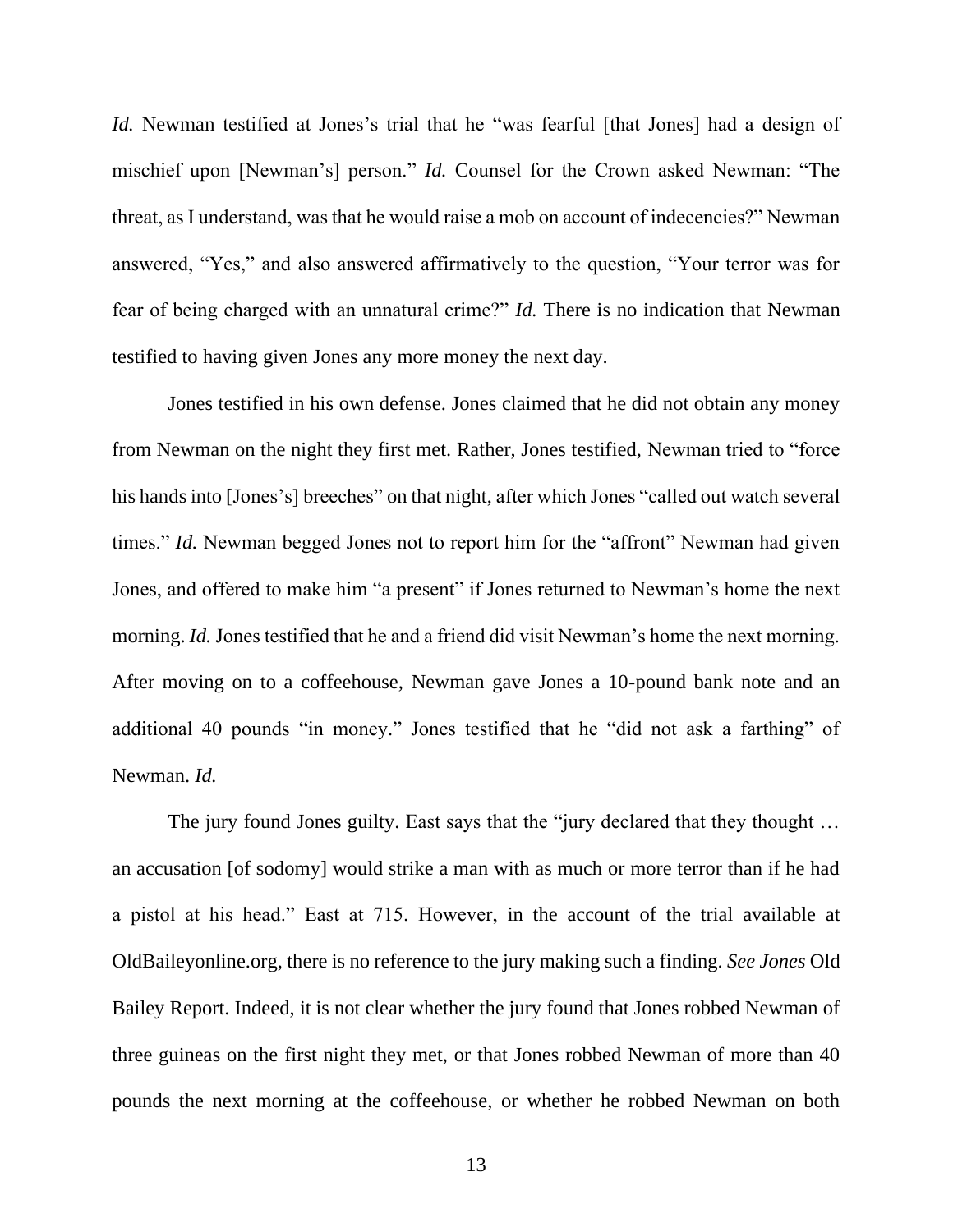occasions. East says that the Twelve Judges in the Easter term of 1776 "agreed that [Jones's] conviction was proper: for to constitute robbery there was no occasion to use weapons or real violence; but that taking money from a man in such a situation as rendered him not a free man; as if a person so robbed were in fear of a conspiracy against his life or character, was such a putting in fear as would make the taking of his money under that terror a robbery." East at 715. Another secondary source, the barrister Thomas Leach, wrote that the Twelve Judges "were of opinion, that although the money had been obtained in a fraudulent way, and under a false pretence, yet that it was a pretence of a very alarming nature, and a sufficient degree of force had been made use of in effecting it, to constitute the offence of robbery." 1 Leach at 141, 169 Eng. Rep. at 173.

We cannot say, based on *Rex v. Jones*, that it was clear by July 4, 1776, that one could be convicted of robbery in England based on a threat to accuse the victim of sodomy. It is not clear from the various accounts of the trial whether the taking of money occurred immediately after Jones threatened to "raise a mob" and while Jones held Newman physically in his grasp on the first evening they met and/or on the next morning when there was no physical aspect to their interaction. We do not know whether East's statement as to the jury's "declar[ation]" concerning an accusation of sodomy reflects an actual finding of the jury or is only East's interpretative gloss on the proceedings. While the Twelve Judges considered the case, the varying accounts of their opinion by East and Lynch make it impossible to glean anything authoritative from the Twelve Judges' review.

Dickson's citation of the 1763 case of *Rex v. Brown* is similarly unavailing. That case, like *Jones*, involved actual personal violence and fear of personal violence. Brown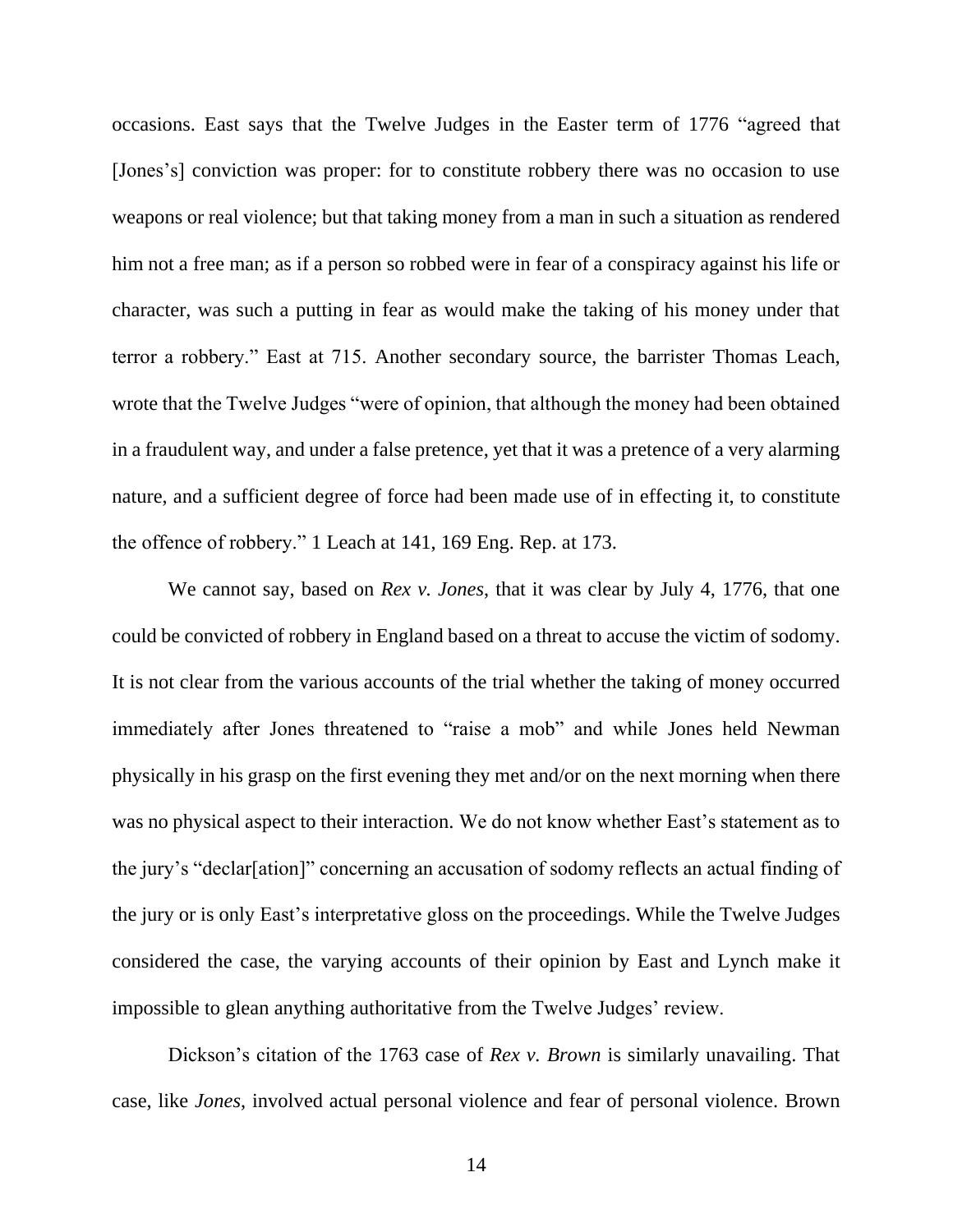lured his drunken victim to a waterway, and while the victim was urinating, Brown "violently seized [the victim] by the collar with one hand" and grabbed the victim's penis with the other. Proceedings of the Old Bailey, Sept. 14, 1763, available at [https://perma.cc/PT3T-4TR5.](https://perma.cc/PT3T-4TR5) Brown then threatened the victim: "I have got you, you are a sodomite, and if you will not immediately consent to give me your money, I will swear that to your charge that shall hang you." *Id.* The victim "pushed back" and "got [Brown's] hand loose from [him]." *Id.* Brown then said, "Make no resistance, young man, I am not unarmed, which put [the victim] in fear of [his] life." *Id.* Brown took the victim's watch, and, while pushing the victim's head against a wall, removed the victim's silver shoe buckles, metal knee buckles, as well as a pair of silver sleeve-buttons, from the victim's person. *Id.* Brown subsequently forced the victim to accompany him to two pubs, where he compelled the victim to give him more money. *Id.* The victim testified that he felt safe at the pub "but not safe from [Brown's] oath that he swore he would lay to my charge." *Id.*

Although Dickson acknowledges that there was evidence of actual and threatened force against the victims in *Brown* and *Jones*, he contends that those decisions did not turn on that evidence. In support, he points to Leach's report of the 1779 case of *Rex v. Donnally*, 1 Leach 193, 168 Eng. Rep. 199, in which Leach cited *Brown* and *Jones* as support for *Donnally*'s holding that the defendant committed robbery by threatening to bring the victim before a magistrate on the charge of sodomy. However, Leach noted that *Brown* and *Jones* (as well as a third case, *Rex v. Harrold*) all were different than *Donnally* in that "some actual violence was proved, as taking and seizing by the arm or collar."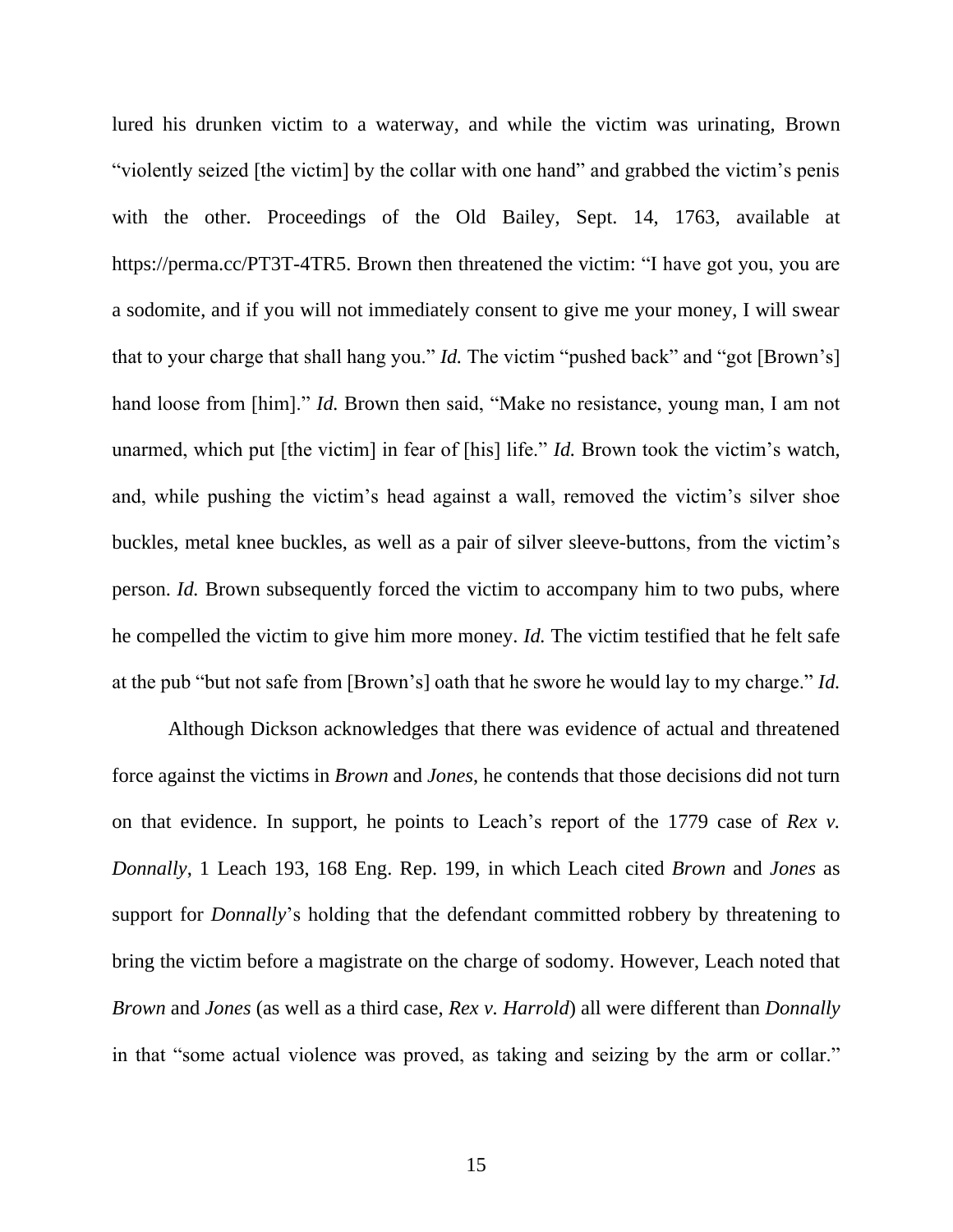1 Leach at 199, 168 Eng. Rep. at 202.<sup>5</sup> Whether or not Leach, and for that matter the Twelve Judges in *Donnally*, believed that *Brown* and *Jones* supported the notion that a threat to accuse someone of sodomy without any concomitant use of physical force or threat of force could form the basis for a robbery conviction, it is impossible to say that *Jones* and *Brown* were decided on that basis.

With the advent of *Donnally* in 1779, English common law seemingly accepted the sodomy theory of robbery. However, Maryland law did not incorporate *Donnally*'s holding as part of its common law. July 4, 1776 was a fork in the road. English common law established on or before that date became part of Maryland's common law. English cases decided after July 4, 1776, such as *Donnally*, are not part of the road upon which Maryland law traveled following American independence. When Maryland incorporated English common law on July 4, 1776, it was not yet established under English law that a threat to

<sup>5</sup> Dickson's citation to *Rex v. Morgan*, *see* Proceedings of the Old Bailey, Apr. 13, 1774, available at [https://perma.cc/ES6Z-ZBW3,](https://perma.cc/ES6Z-ZBW3) fails for a similar reason. In *Morgan*, the defendant was indicted for "putting [the victim] in corporal fear and danger of his life, and taking from his person, eleven half-pence and two farthings, the property of the [victim]." *Id.* The victim testified that Morgan had "laid hold" of him and "said if I did not lend it [to] him he would blow my brains out." *Id.* The victim further testified that Morgan "put his hand on my breeches pocket and said here is money; then he put his hand in my waistcoat pocket and took out the half-pence and ran away." *Id.* The defendant also "said he would charge [the victim] with sodomitical practices," *id.*, but the presence of both a threat of force against the victim and the actual use of force to take the property, makes it impossible to conclude that Morgan's conviction was based on the threat to accuse the victim of sodomy.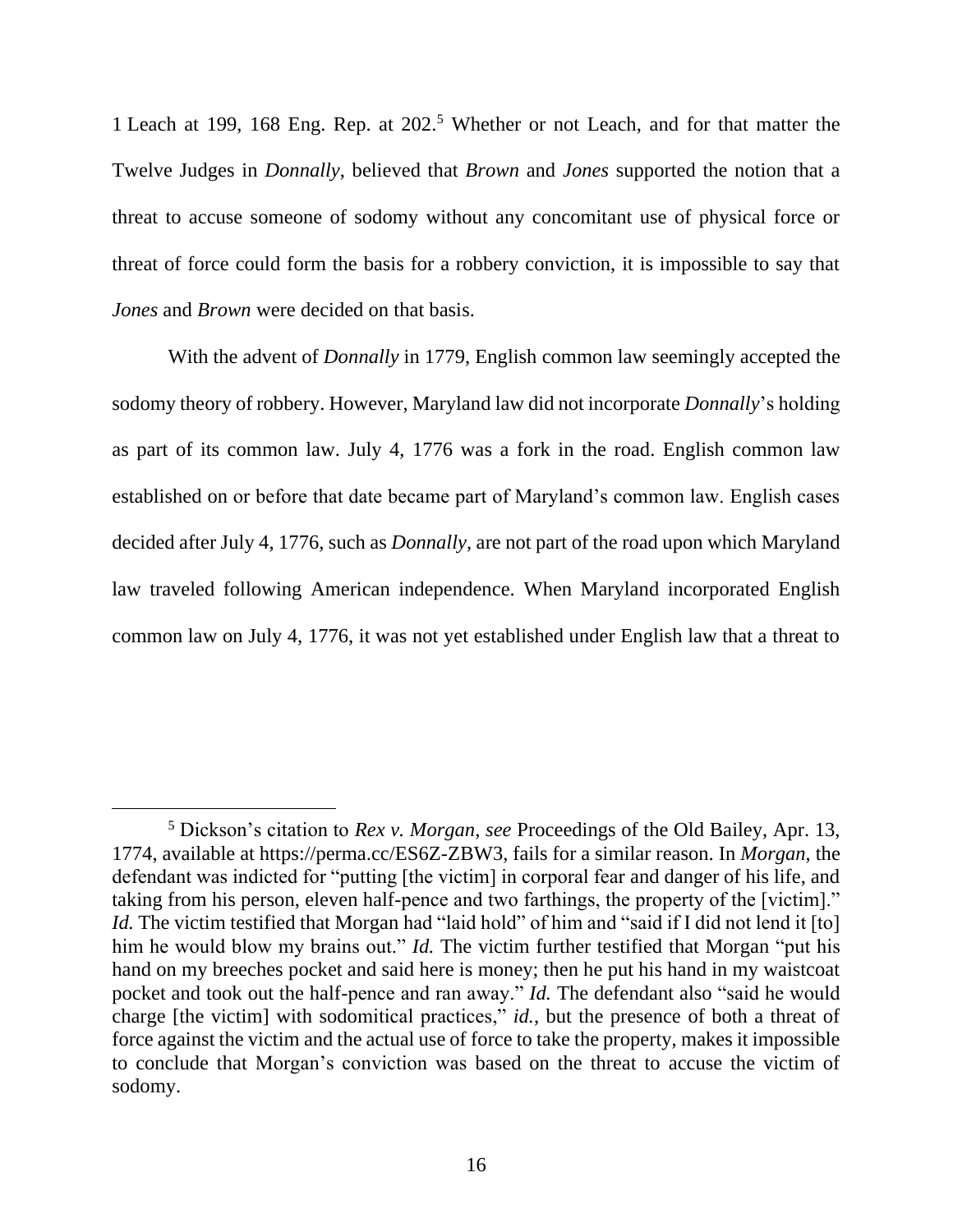accuse someone of sodomy, without more, could subject the alleged wrongdoer to a conviction for robbery.<sup>6</sup>

------------------------

Notably, we have located no Maryland treatise from the late eighteenth century or the nineteenth century that recognized either of the proffered nonviolent theories of robbery as existing under Maryland law. To the contrary, in his 1826 treatise, John Latrobe defined robbery as an "[o]pen *and violent* larceny from the person," and listed the elements of robbery as the "felonious and forcible taking from the person of another, of goods or money to any value, by violence, or putting him in fear." John Latrobe, JUSTICE'S PRACTICE UNDER THE LAWS OF MARYLAND 284 (1826) (emphasis added). Thus, Latrobe understood robbery to involve violence. It follows that when Latrobe referred to "putting in fear," he meant putting in fear of violence.

Sixty-three years after Latrobe published his treatise, Lewis Hochheimer reiterated that "[r]obbery is larceny committed by violence from the person of one put in fear." Lewis

<sup>&</sup>lt;sup>6</sup> We acknowledge that the Supreme Court of Virginia reached a different conclusion with regard to *Jones* when it recently considered its own certified question from the Fourth Circuit. *See White v. United States*, 863 S.E.2d 483, 487-92 (Va. 2021). However, the Court recognized that its interpretation of *Jones* was not "incontestable." *Id.*  at 492; *see also id.* at 492-93 (Mims, J., concurring in the result) (opining that the "sodomy exception" was not first applied in England until after 1776). The Court ultimately based its holding that Virginia robbery encompasses a threat to accuse the victim of sodomy on four prior opinions of the Virginia Supreme Court, dating between 1890 and 1938, in which the Court accepted that proposition. *See id.* at 492 (citing cases). The Court also noted that "Virginia's earlier legal treatises confirm our understanding of this common-law robbery doctrine." *Id.* at 484-85 (citing treatises published in 1810, 1838, and 1860). As discussed below, there are no cases of this Court that have recognized the "sodomy exception" to be part of Maryland common law, and nineteenth century Maryland treatises also suggest that this exception was not understood to exist in Maryland.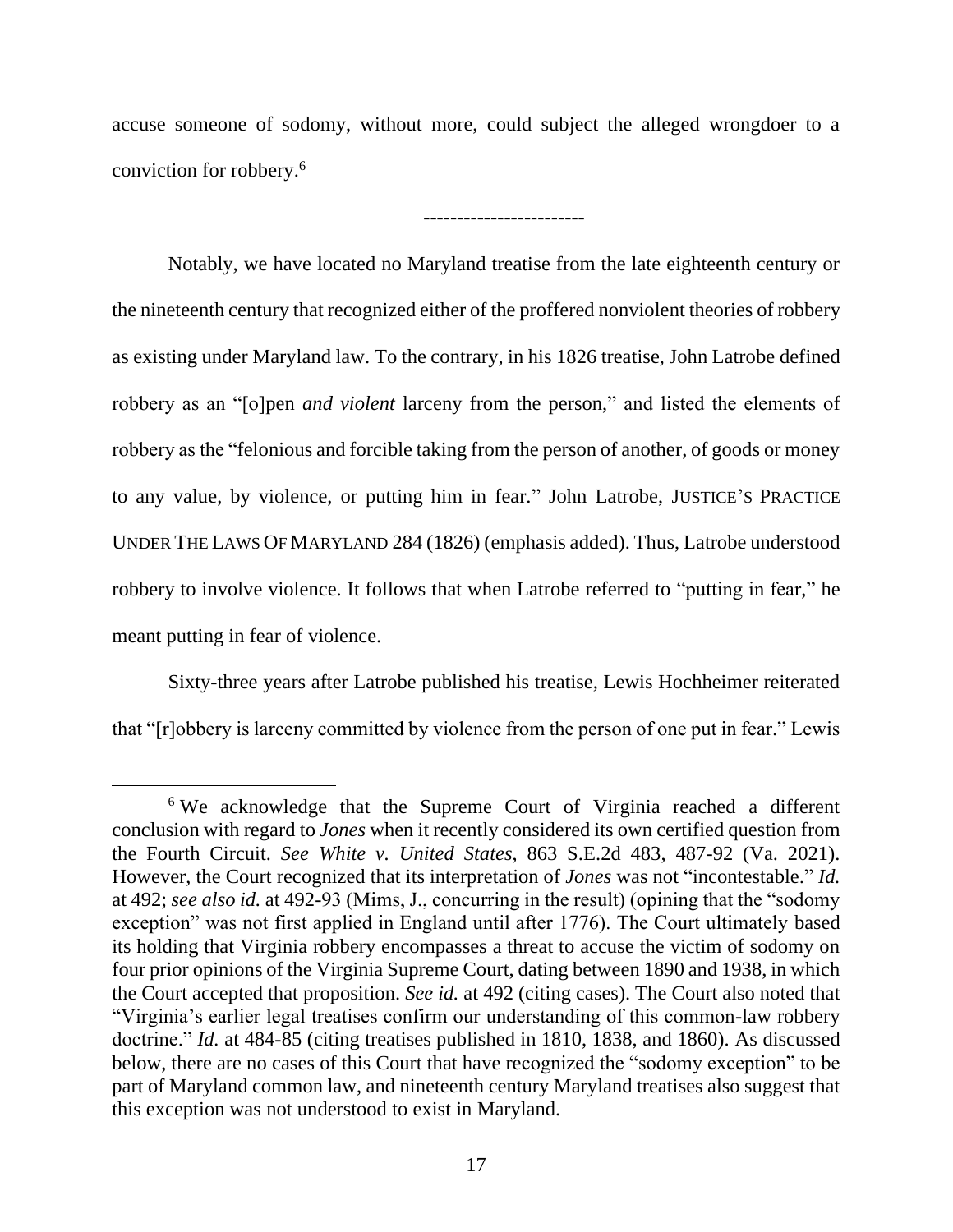Hochheimer, A MANUAL OF CRIMINAL LAW, AS ESTABLISHED IN THE STATE OF MARYLAND 174 (1889) (footnote omitted). He continued: "Force means either actual violence or overcoming resistance by exciting a reasonable apprehension of danger." *Id.*  Most pertinent to the question before us, Hochheimer observed: "Threats of prosecution do not legally constitute a putting in fear." *Id.* Citing Wharton's criminal law treatise,<sup>7</sup> which, in turn, cited the same English cases that we have discussed above as well as other non-Maryland cases, Hochheimer wrote: "Some cases have held that to extort money under a threat of charging a person with an unnatural crime is robbery, but this ruling is not in accord with sound principle." *Id.* (footnotes omitted).

If Dickson was correct that it was settled as a matter of English common law on July 4, 1776, that threats to property and threats of accusations of sodomy were sufficient to form the basis for a robbery conviction, we think that Latrobe and Hochheimer would have specified that "putting in fear" for purposes of Maryland robbery could include putting the victim in fear of property loss or of being accused of sodomy. Instead, Latrobe and Hochheimer described robbery as a violent form of larceny from the person, and Hochheimer specifically disclaimed the theory of robbery based on a threat to accuse the victim of an "unnatural crime."

In sum, we agree with the Government that neither of the alternate modalities of robbery proffered by Dickson became part of Maryland law through the incorporation of English common law as of July 4, 1776.

<sup>7</sup> Francis Wharton, A TREATISE ON CRIMINAL LAW (8th ed. 1880).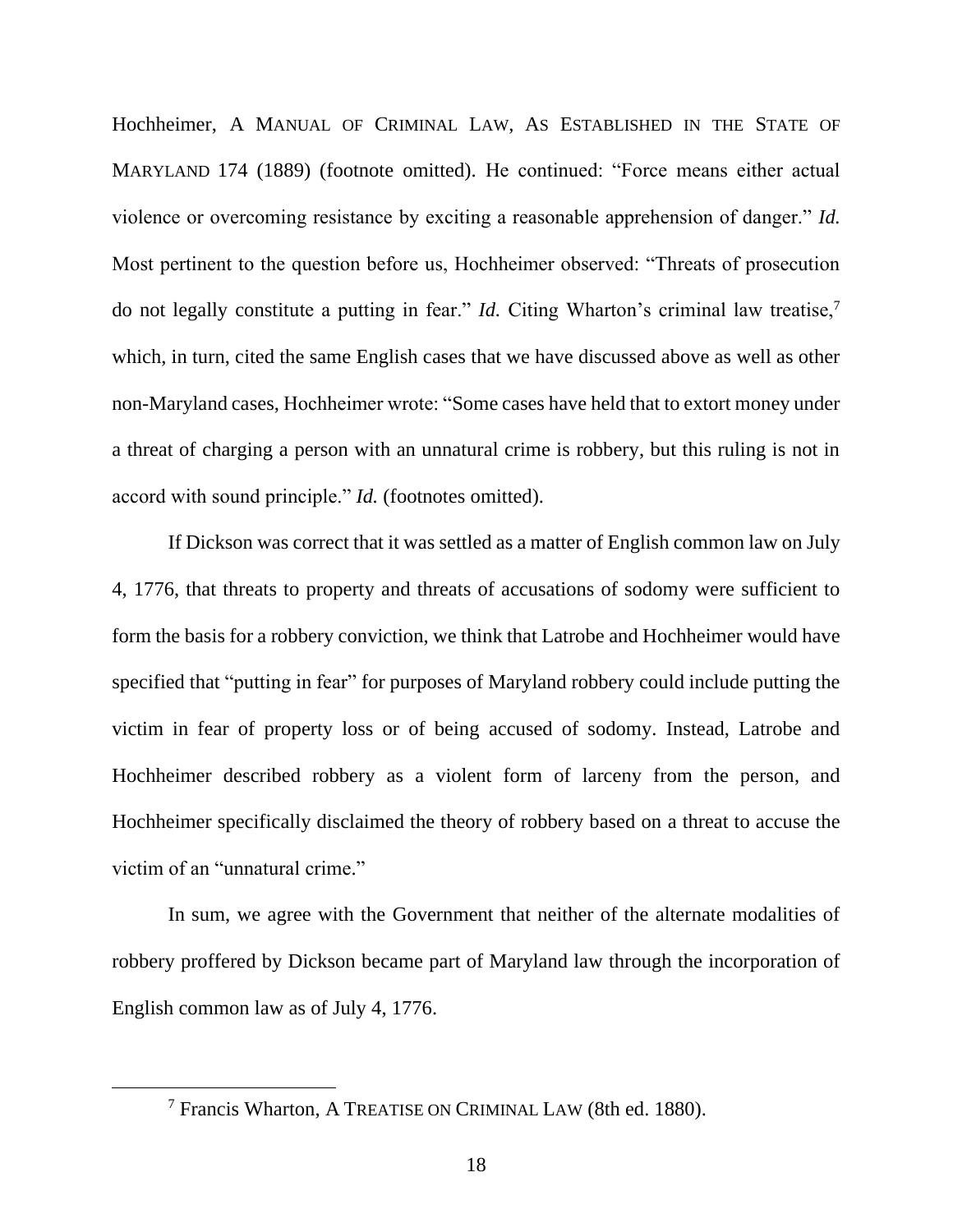## **B. The "Judicially Determined Meaning" of Robbery under Maryland Common Law and the Codification of Robbery's Definition in 2000**

Even if we agreed that the theories of robbery advanced by Dickson were incorporated into Maryland common law as of July 4, 1776, our inquiry would not end there. Rather, we would need to examine whether the elements of robbery under Maryland had changed since 1776. Since at least 1821, this Court has recognized and exercised its power to interpret, define, and amend the common law of Maryland, even when the exercise of this power results in a departure from English common law doctrine as it existed on July 4, 1776. *State v. Buchanan*, 5 H. & J. 317, 365-66 (1821) ("Whether particular parts of the common law are applicable to our local circumstances and situation, and our general code of laws and jurisprudence, is a question that comes within the province of the courts of justice and is to be decided by them.").<sup>8</sup> Whether or not the alternate modalities of robbery that Dickson puts forward were ever part of Maryland's common law, it is clear that they did not exist at the time that Dickson was convicted of robbery in 2007 and do not exist today.

Maryland's robbery statute provides that "[a] person may not commit or attempt to commit robbery," and that someone who does "is guilty of a felony and on conviction is subject to imprisonment not exceeding 15 years." Md. Code Ann., Crim. Law ("CR") § 3-402 (2002, 2021 Repl. Vol.). Section 3-401(e) of the Criminal Law Article provides,

<sup>&</sup>lt;sup>8</sup> The Court has reaffirmed its authority to modify Maryland common law on many occasions. *See, e.g.*, *Pope v. State*, 284 Md. 309, 341-42 (1979); *State v. Hawkins*, 326 Md. 270, 291-92 (1992) (observing that "[t]he common law is not cast in concrete; it is subject to change by legislative enactment and by judicial decision" and that this Court "has not been reluctant to change the common law").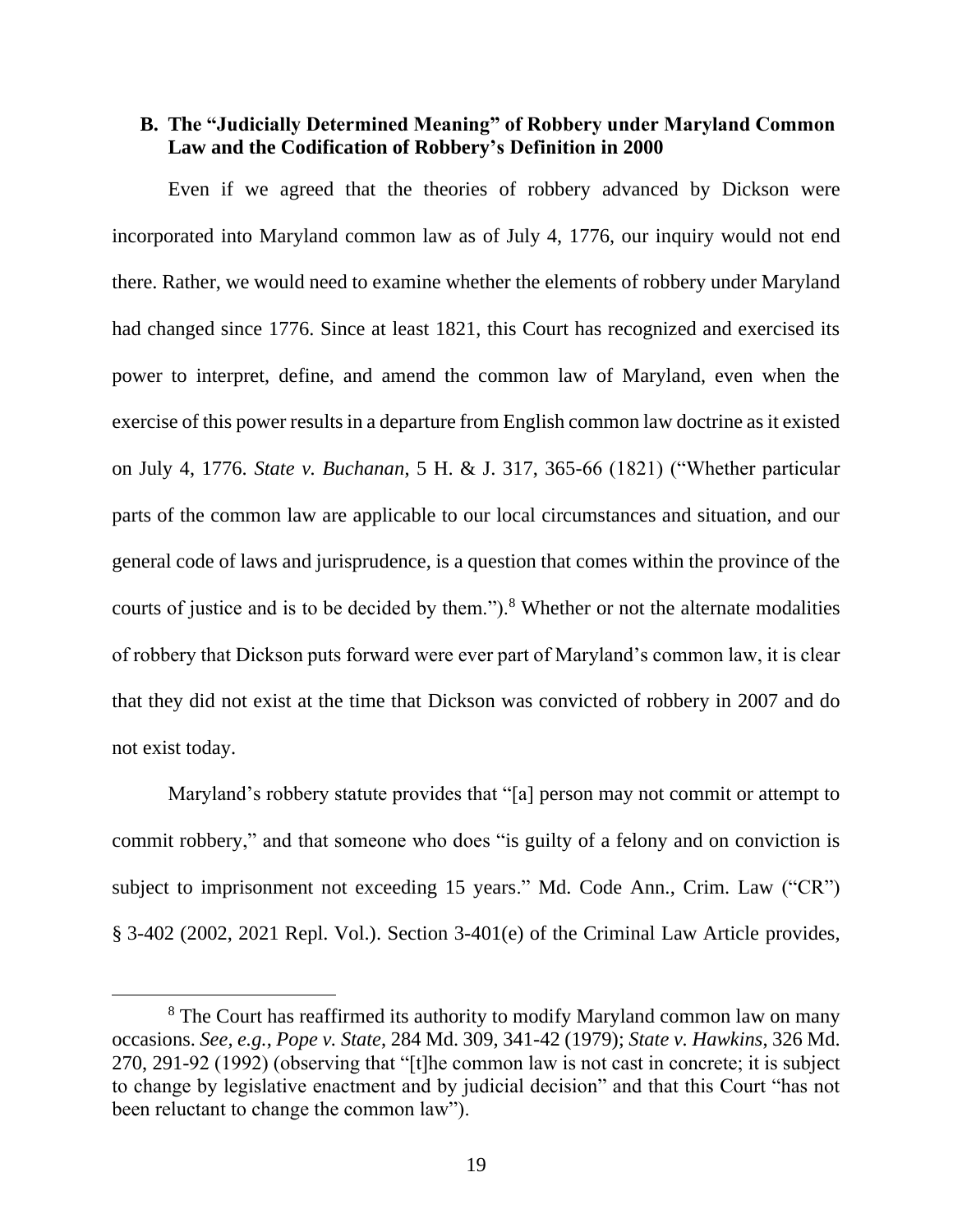in pertinent part, that Maryland robbery "retains its judicially determined meaning" except that "robbery includes obtaining the service of another by force or threat of force." *Id.*   $§$  3-401(e)(1).<sup>9</sup> The question thus becomes: What did the General Assembly understand the "judicially determined meaning" of Maryland robbery to be when it codified that judicially determined meaning in 2000?

It is telling that we can find no case in the annals of Maryland legal history in which the State obtained a conviction for robbery based on a threat to property or a threat to accuse the victim of sodomy. Thus, there is no "judicially determined meaning" of Maryland robbery, as stated in a decision issued by this Court, that includes either of the theories proffered by Dickson.

However, the cases are legion in which this Court has identified force or the threat of force as an essential element of a robbery charge. Indeed, as this Court has previously noted, the "hallmark" of robbery that distinguishes it from other forms of theft is that robbery requires "the presence of force or threat of force." *Coles v. State*, 374 Md. 114, 123 (2003); *see also id.* (citing *Spitzinger v. State*, 340 Md. 114, 121 (1995), for the proposition that robbery "is accomplished by violence or putting in fear").<sup>10</sup> Significantly,

<sup>&</sup>lt;sup>9</sup> As noted above, the General Assembly first codified the "judicially determined" meaning" of robbery in 2000. It did so by amending Article 27, Section 486, of the Maryland Code. *See* 2000 Md. Laws, Chap. 288, § 1; Md. Code Ann., Art. 27, § 486 (1957, 1996 Repl. Vol., 2000 Supp.). Two years later, as part of Maryland's Code revision project, the robbery definition became part of Section 3-401 of the new Criminal Law Article. *See*  2002 Md. Laws, Chap. 26, § 2; Md. Code Ann., Crim. Law § 3-401 (2002).

<sup>10</sup> In *Coles v. State*, this Court also explained that "[t]he Committee to Revise Article 27, in the Note annotating Art. 27, § 486, identified the 'judicially determined meaning' of robbery referred to in that Section as 'the felonious taking and carrying away of the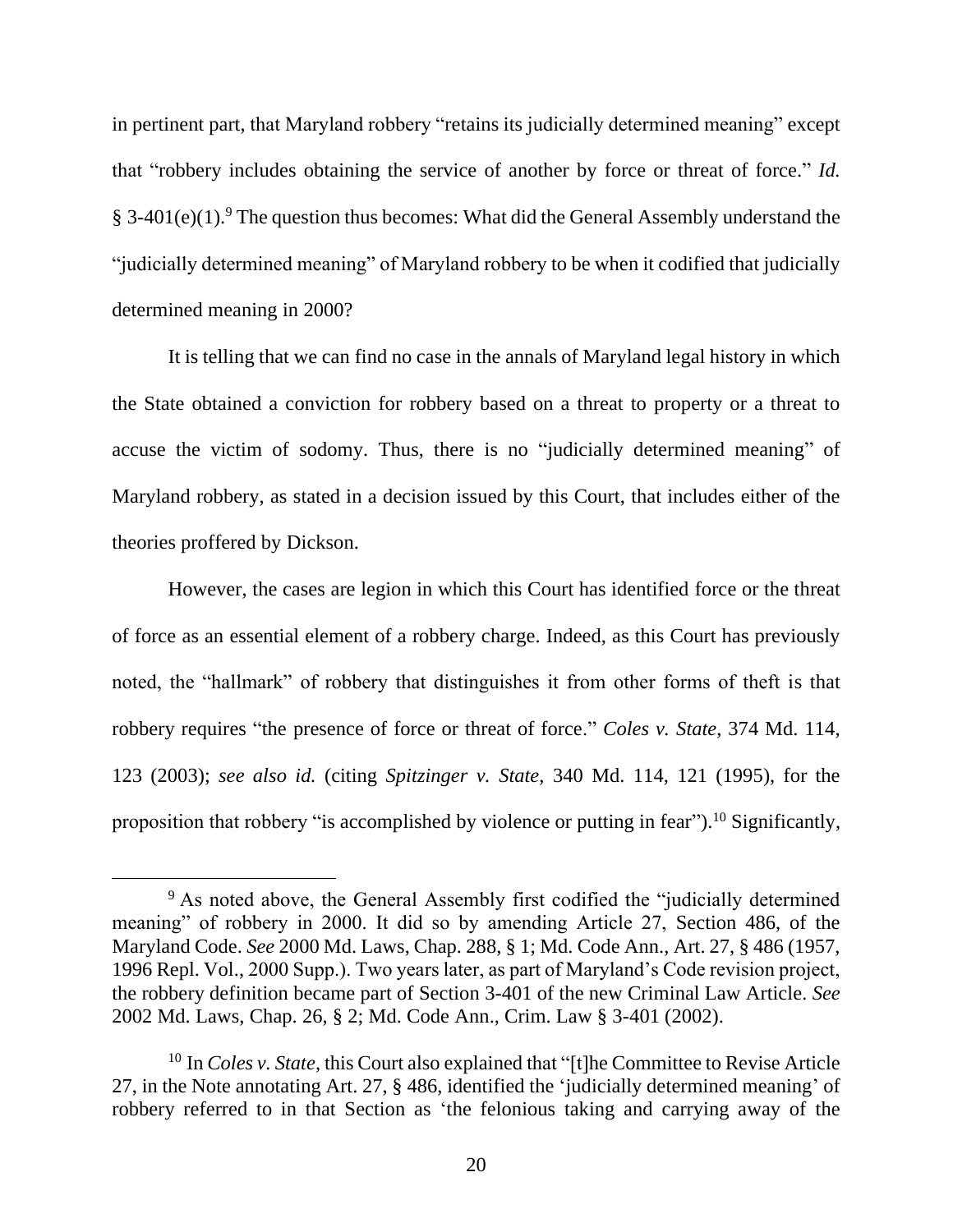the Court also consistently required that the property be taken from the victim's "person" or be taken in the victim's "presence." *See, e.g.*, *Foster v. State*, 297 Md. 191, 213 (1983) (stating that robbery is the taking away of "property of another from his person or in his presence by the use of violence or by putting him in fear") (emphasis deleted); *Williams v. State*, 302 Md. 787, 792 (1985) (explaining that Maryland robbery is a common law offense that is defined as the "taking and carrying away of the personal property of another from his person by the use of violence or by putting in fear"); *West*, 312 Md. at 201 (defining robbery in the same language discussed above, and providing a "succinct[]" definition as "larceny from the person, accompanied by violence or putting in fear"); *see also Snowden v. State*, 321 Md. 612, 617-18 (1991); *Smith v. State*, 412 Md. 150, 155 n.1 (2009); *Spencer*, 422 Md. at 428-29; *State v. Stewart*, 464 Md. 296, 319 (2019).

As the largely identical definitions used by the Court in previous cases make clear, the essence of Maryland robbery is the use of "violence" or "putting in fear" to take property from another's "person." Prior opinions of this Court have construed the "putting in fear" language as referring to a threat of physical violence or bodily harm against the person in a manner akin to common law assault. *See Spencer*, 422 Md. at 434 ("[T]his Court has also emphasized that when considering whether there has been a threat of force

personal property of another, from his person or in his presence, by violence, or by putting him in fear[.]" 374 Md. at 123 (footnote and citations omitted). Notably, prior to the definitional codification in 2000, the annotations to Section 486 provided that robbery requires either violence or constructive violence, interpreting the "putting in fear" language in prior judicial decisions as denoting the latter. *See, e.g.*, Md. Code Ann., Art. 27, § 486 (1957); Md. Code Ann., Art. 27, § 486 (1957, 1976 Repl. Vol.); Md. Code Ann., Art. 27, § 486 (1957, 1992 Repl. Vol.); Md. Code Ann., Art. 27, § 486 (1957, 1996 Repl. Vol.); Md. Code Ann., Art. 27, § 486 (1957, 1996 Repl. Vol., 2000 Supp.).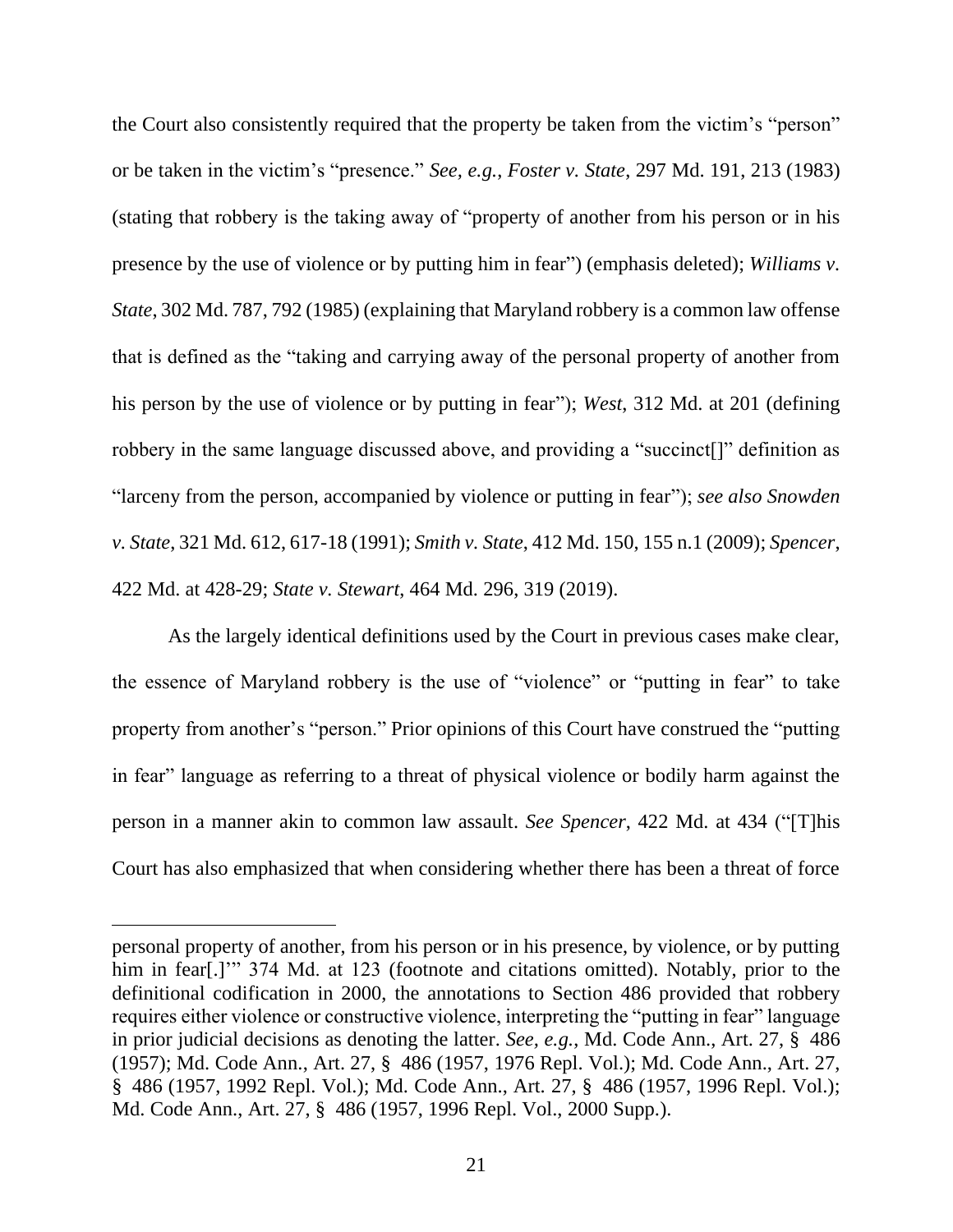or intimidation, an objective test must be employed. This test should consider whether an ordinary, reasonable person under the circumstances would have been in fear of bodily harm."); *Snowden*, 321 Md. at 617-18 ("Robbery is a compound larceny. It is a larceny from the person accomplished by either an assault (putting in fear) or a battery (violence). Therefore, either combination produces a robbery.").

The "from the person" language used in the taking requirement of Maryland robbery further supports this view, as it contemplates in the ordinary case an element of face-toface interaction that would reasonably aggravate the severity of the threat. It seems unlikely that a threat to harm a person's property or to accuse the person of sodomy would meaningfully put a person in more "fear" when done in their presence rather than remotely. However, in many instances, a threat of bodily harm will carry more weight when the perpetrator is within striking distance than when he makes the threat without having the ability to cause bodily harm right then and there.

In support of the proposition that Maryland robbery encompasses alternate, nonviolent modalities, Dickson cites dicta from two 1970 Court of Special Appeals decisions, *Giles v. State*, 8 Md. App. 721 (1970), and *Douglas v. State*, 9 Md. App. 647 (1970). In *Giles*, the Court of Special Appeals observed that putting someone "in fear" was sufficient to form the basis for a robbery conviction. 8 Md. App. at 723. The court then said that "[t]he fear must be reasonable; it must be of such nature as to excite reasonable apprehension of danger, and reasonably to cause the owner to surrender his property. The fear may be of injury to the person or to property, as for example, a threat to burn down a house." *Id.* In a footnote, the court addressed the subject of fear of harm to reputation,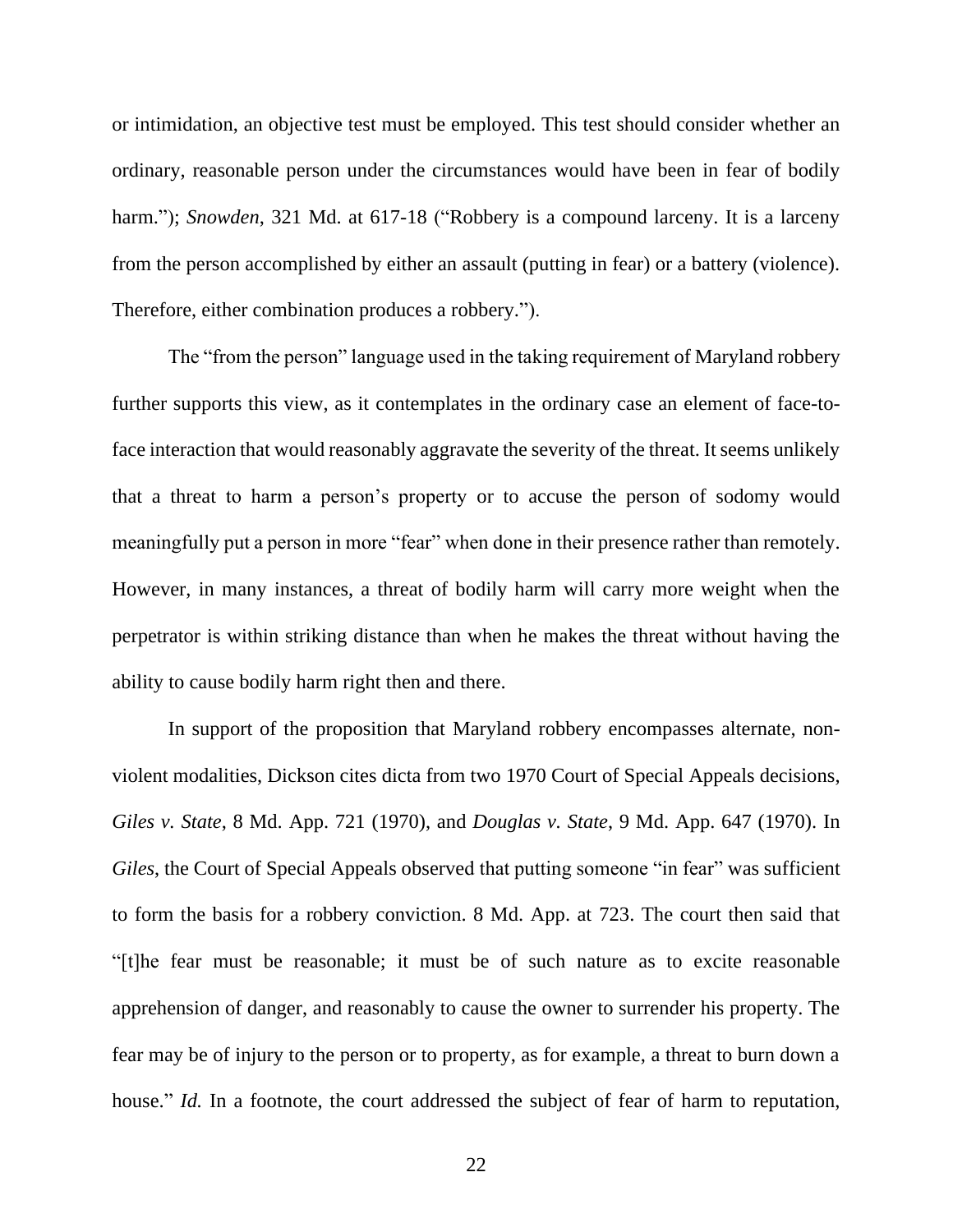stating that "[a]s a general rule fear of injury to character or reputation is not sufficient" to constitute the fear that can take the place of actual violence in a robbery prosecution. *Id.* at 723 n.1. However, according to the court, there is "a recognized exception": the fear induced by a threat to accuse the victim of sodomy, because sodomy is an "offense … so loathsome that the fear of loss of character from such a charge, however unfounded it may be, is sufficient to reasonably induce a man to give up his property." *Id.* (quoting Clark & Marshall, LAW OF CRIMES 791 (6th ed. 1958)) ("Clark and Marshall").

In *Douglas*, which was decided five months after *Giles*, the intermediate appellate court cited *Giles* for the proposition that the fear required for robbery "may be of injury to the person or to property, as for example, a threat to burn down a house" and also cited the footnote in *Giles* concerning fear of harm to reputation. *Douglas*, 9 Md. App. at 654 (citing *Giles*, 8 Md. App. at 723 & n.1) (internal quotation marks omitted).

Neither *Giles* nor *Douglas* involved a robbery prosecution premised on a threat to harm property or a threat to accuse the victim of sodomy. Neither case cited any Maryland case or treatise in support of the proposition that Maryland robbery includes these alternate modalities. Rather, *Giles* cited only Clark and Marshall, which, in turn, cited the same English cases that we have discussed above, as well as several other non-Maryland cases. *See* Clark & Marshall at 790-91. Dickson cites no other reported cases from the Court of Special Appeals or any case from this Court in which either appellate court has relied on the *Giles* dicta to define robbery as including threats to property or to accuse the victim of sodomy. Nor have we found any such cases in our research. Suffice it to say that *Giles* and *Douglas* do not persuade us that, when the General Assembly amended Article 27, Section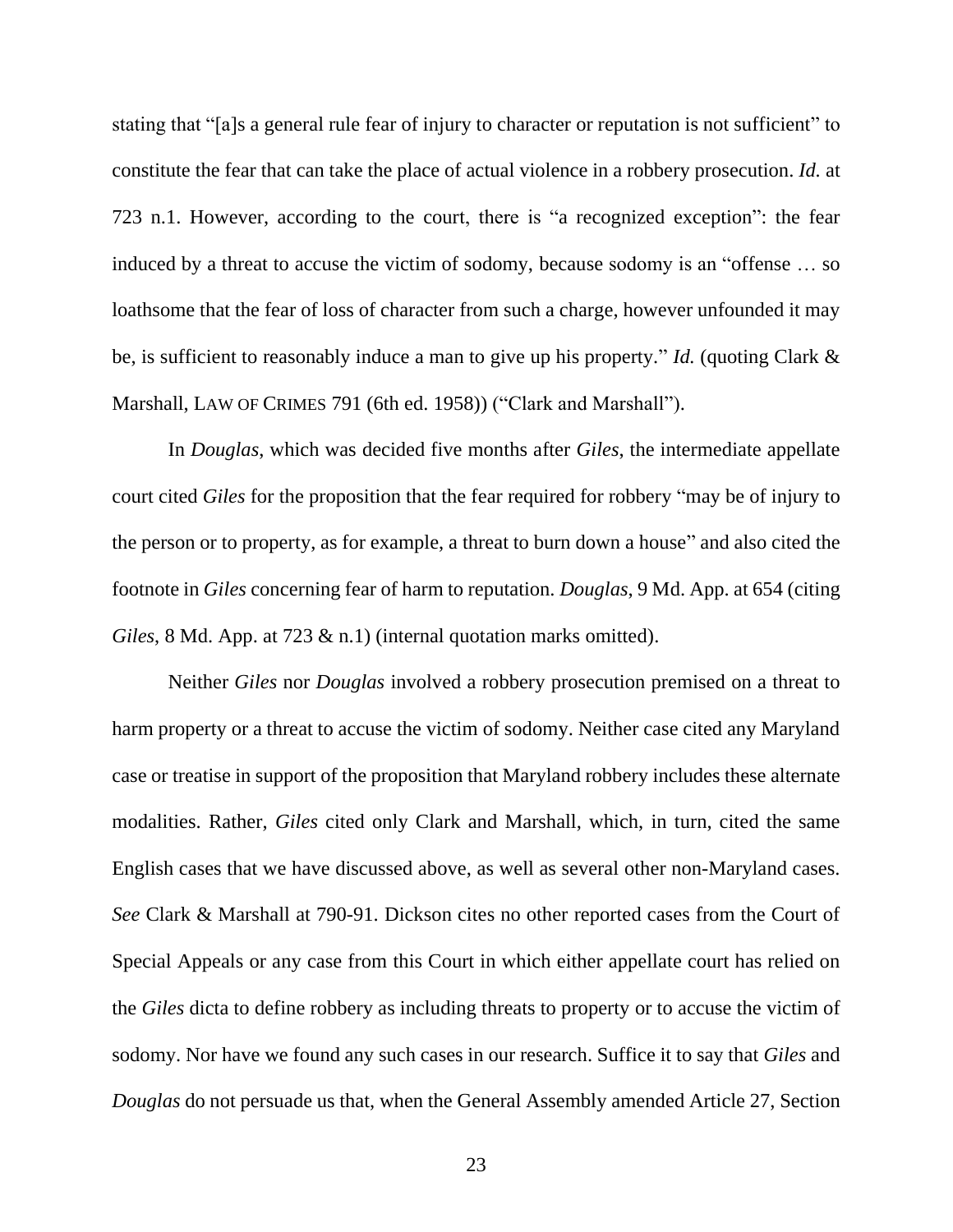486 in 2000, and referred to the "judicially determined meaning" of robbery, the General Assembly understood that judicially determined meaning to include any non-violent modalities.

We also find it significant that, as part of the codification of robbery in 2000, the General Assembly expanded the scope of robbery under Maryland law, but at the same time made clear that force or the threat of force was an element of this new subspecies of robbery:

"Robbery" retains its judicially determined meaning except that:

(1) robbery includes obtaining the service of another by force or threat of force…

CR § 3-401(e). Prior to this addition to the law of robbery in Maryland, a person did not commit robbery by obtaining a service. Rather, under Maryland common law, a perpetrator only committed robbery by taking money or goods from the person or presence of another. *See, e.g., West*, 312 Md. at 203-04 (defining robbery as "the felonious and forcible taking from the person of another, of *goods or money* to any value, by violence, or putting him in fear") (emphasis added).

The General Assembly made plain when it expanded the scope of Maryland robbery that obtaining the service of another would only constitute robbery if the perpetrator used "force" or the "threat of force" to compel the victim to provide the service. Dickson argues that the exception to the judicially determined meaning that the General Assembly intended to enact with this provision was an exception to the doctrine that threats to accuse the victim of sodomy can form the basis for a robbery conviction. That is, under Dickson's

24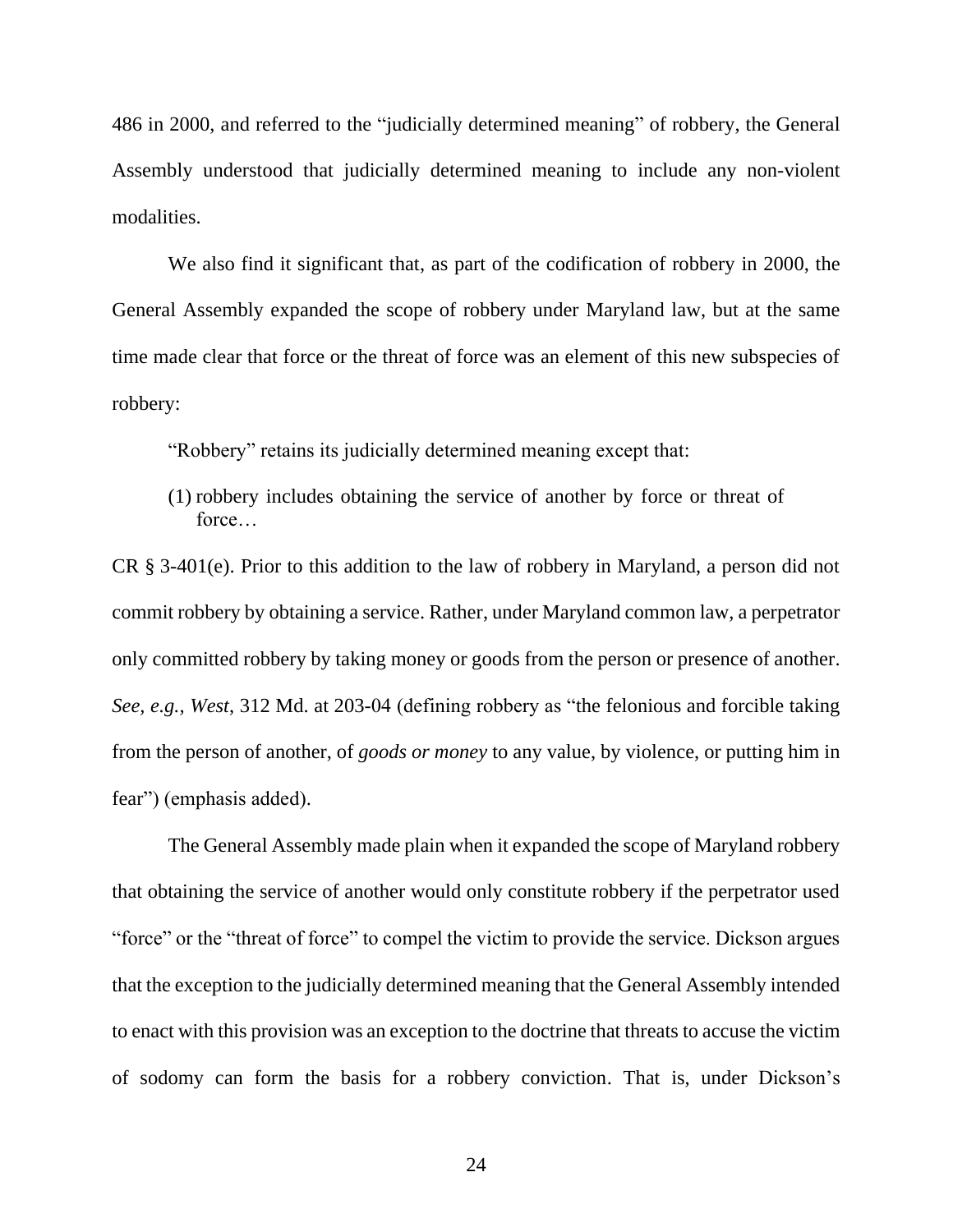interpretation, while the statutory version of Maryland robbery still covers a taking of money or goods by threatening to accuse the victim of sodomy, it does not apply where a person obtains, for example, the use of the victim's home rent-free<sup>11</sup> by threatening to accuse the person of sodomy.

We do not read CR § 3-401(e) as Dickson does. We can think of no reason why the General Assembly would retain threats to accuse victims of sodomy with respect to takings of money or goods and not include the same modality for takings of services. The more logical interpretation of the provision is that the General Assembly believed it was appropriate to bring wrongful obtaining of services within the robbery statute  $-$  a change from the prior judicially determined meaning of robbery – but made clear that such conduct only constituted robbery where the perpetrator used force against the person or threatened bodily harm to extract the victim's agreement to provide the service. Having expressed its intent to limit "service robberies" to those committed through the actual or threatened use of force against the person, the General Assembly has provided us with confirmation that, in 2000, it understood the judicially determined meaning of robbery to include the equivalent limitation with respect to takings of money or goods.

(2) telecommunication, public utility, toll facility, or transportation service;

(3) lodging, entertainment, or restaurant service; and

(4) the use of computers, data processing, or other equipment.

CR § 3-401(f).

<sup>&</sup>lt;sup>11</sup> For purposes of the robbery statute, "service" includes:

<sup>(1)</sup> labor or professional service;